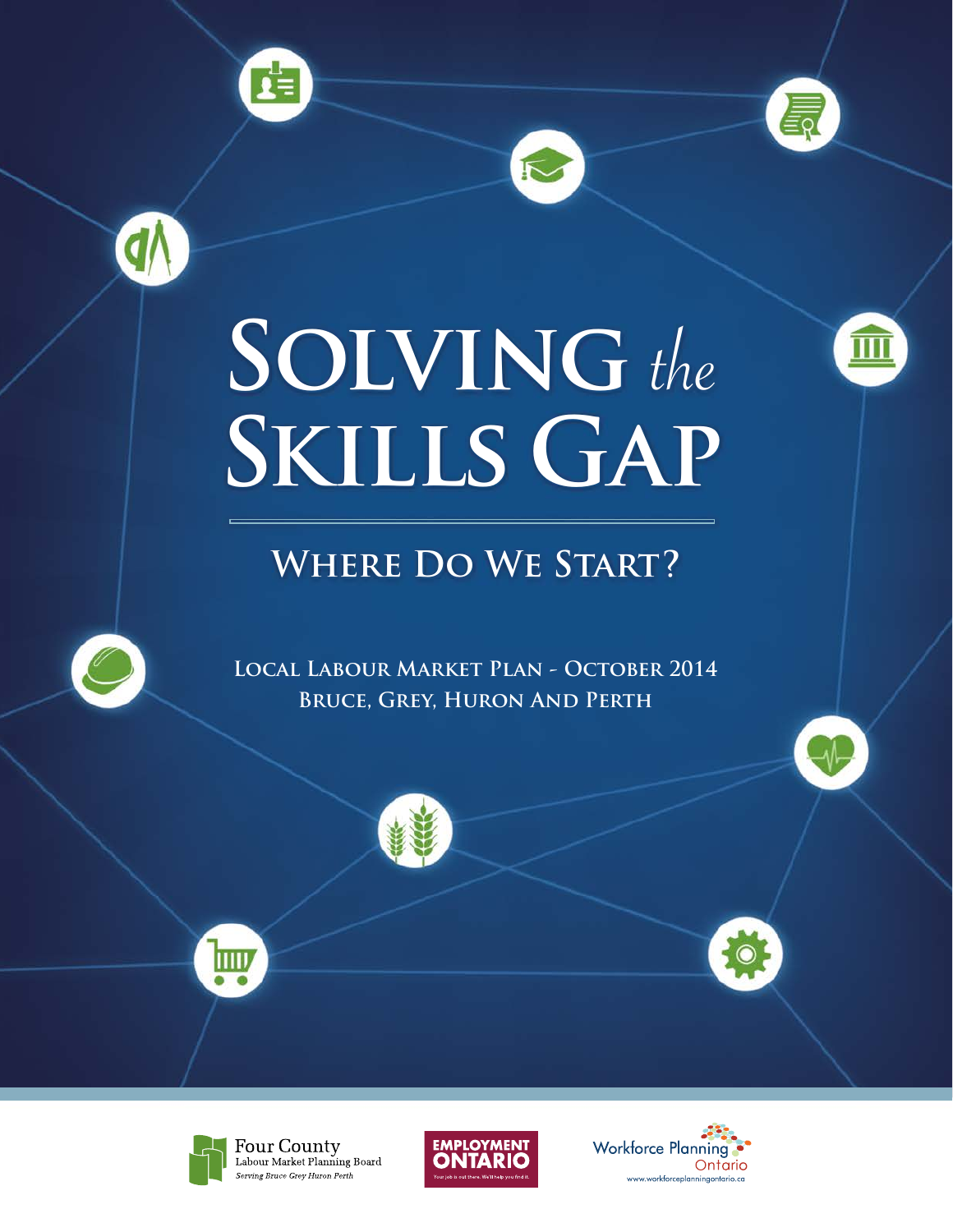### <span id="page-1-0"></span>**Acknowledgements**

Through well-crafted strategic plans we will realize our vision of a workforce that meets and exceeds the demands of an ever changing labour market. Listening to the needs of our employers will be the first step to crafting a plan that works. Collaborating to leverage our resources will help us form dynamic partnerships, and providing support to our labour force to meet employer needs will drive success.

Thanks to the employers, residents and students that participated in surveys to help build a plan that works for our region. Thanks also to our many community partners. Your support and commitment to community planning drives our successes.

| Business:                  | Andrew Coghlin, Phillip Maier (Co-Chair), Jayne Parker |
|----------------------------|--------------------------------------------------------|
| Labour:                    | Dave Jasper                                            |
| Equity:                    | Deb Hotchkiss, Savanna Schaus, Marnie Speck            |
| Educator/Trainer:          | Vacant                                                 |
| Community:                 | Jo-Anne Cameron (Co-Chair)                             |
| <b>Executive Director:</b> | Gemma Mendez-Smith                                     |
| <b>MTCU Consultant:</b>    | Darlene Boisvenue                                      |
| Staff:                     | Dayna Becker, Debbie Davidson,                         |
|                            | Kay Uitvlugt, Margaret Wettlaufer                      |

#### *Four County Labour Market Planning Board Directors and Staff*

The material contained in this report has been prepared by the Four County Labour Market Planning Board (Planning Board) and is drawn from a variety of sources considered to be reliable. We make no representation or warranty, explicit or implied, as to its accuracy or completeness. In providing this material, the Planning Board does not assume any responsibility or liability.

Workforce Planning Boards of Ontario are funded by:





Employment Ontario programs are funded in part by the Government of Canada. The views expressed in this document do not necessarily reflect those of the Government of Ontario.

*This publication was prepared by:*

 Gemma Mendez-Smith Executive Director, Four County LMPB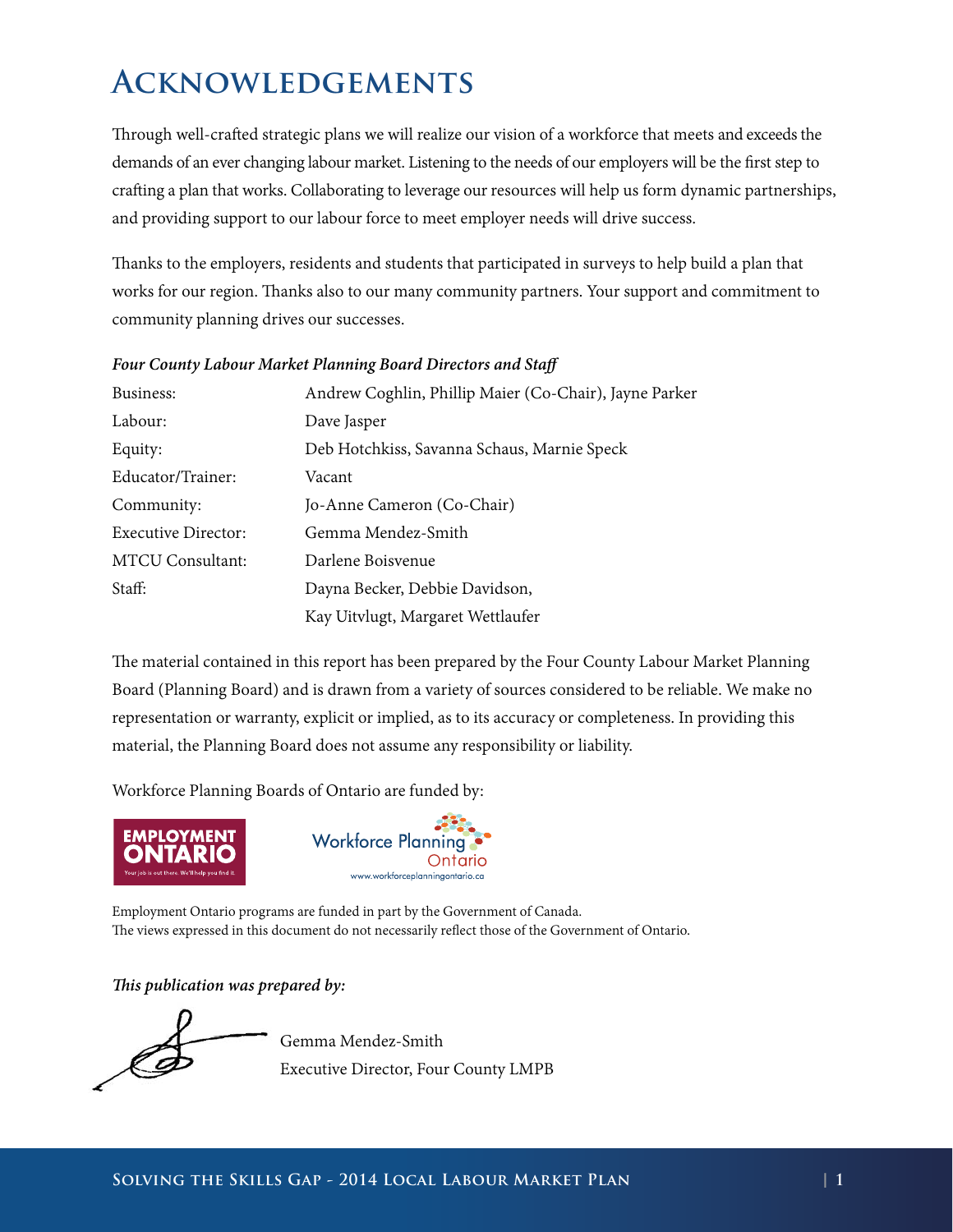### **TABLE OF CONTENTS**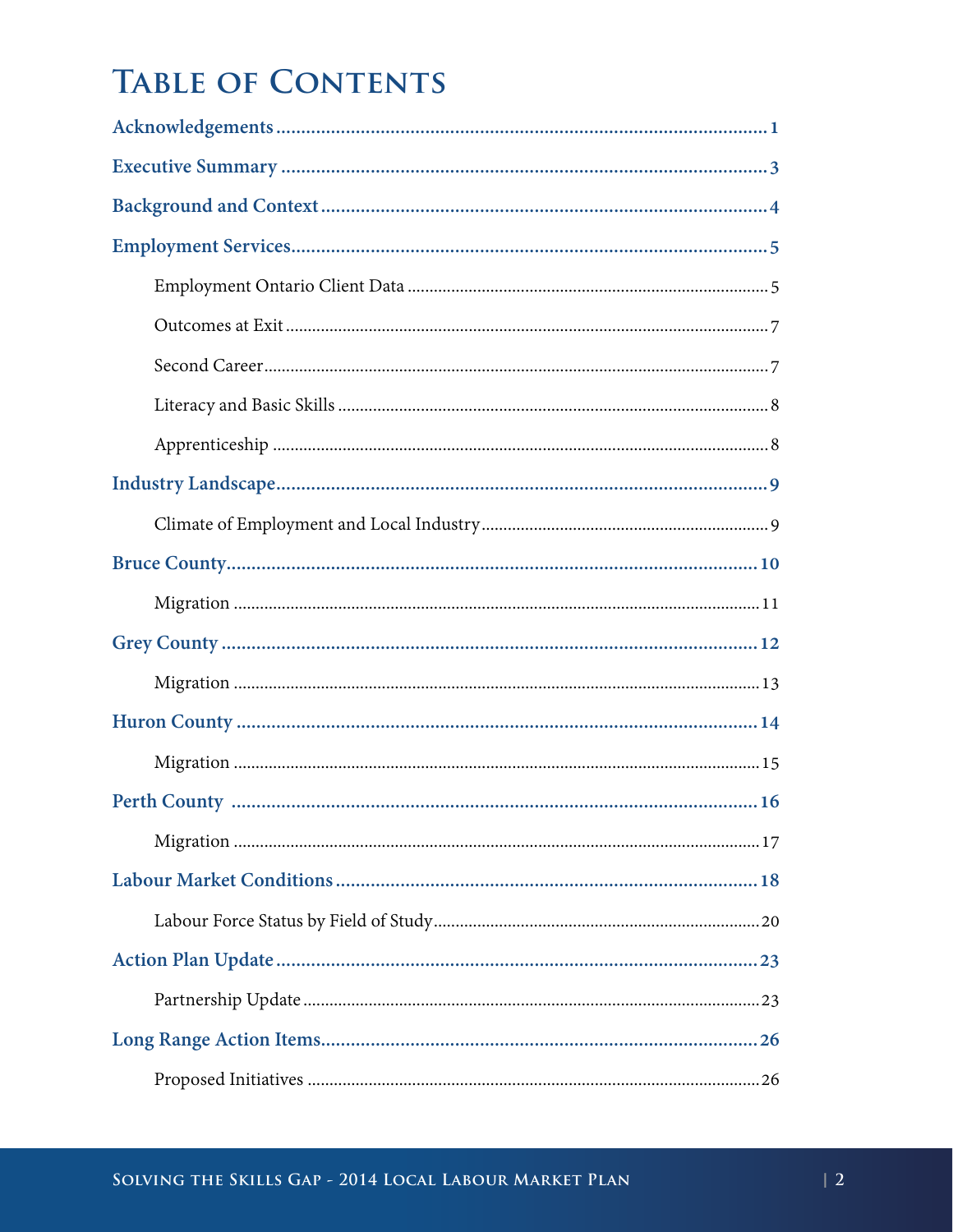### <span id="page-3-0"></span>**Executive Summary**

Annually, a Local Labour Market Plan (LLMP) is developed for Bruce, Grey, Huron and Perth counties to highlight movement in the local economy. Movement occurs in the expansion, growth or decline of business and is also reflected in the employment and participation rates of the region's residents. This LLMP will provide a menu of short, medium and long term community driven priorities.

In the 2014 Skills Gap Study, many ideas were generated from the input received through our survey process. Businesses, residents and students were asked to provide their thoughts on what they feel is available for economic prosperity and also what is needed for growth and vitality.

It is disheartening that students still do not see the opportunities that exist in the region for jobs and business start-ups. For the most part employed residents felt good about being in the region, what they are earning and where they work. However, they felt they could use more skills development to do a better job. Employers on the other hand felt good about doing business in the region, although they did have some challenges in finding the more skilled professional and some foundational skills in the available workforce. When employers want to expand their business it is an issue.

As a predominantly rural region it is necessary for us to tackle questions that were raised through the Skills Gap Study. Are we giving youth the skills they need to enter the workforce directly out of high school? Are the youth aware of the opportunities that exist now and in the future? Are employees able to connect to the type of training and the mode of training they need to keep their skills current? Are employers able to tap into the many local services provided so they can connect to the current labour market? And finally, are employers actively sharing information about the skills they seek in their employees and the types of opportunities that are available?

We need to look at how we will answer these questions as we form our tactical response necessary to flourish in the coming years. Some of the information is positive: employers are happy doing business here; employees are relatively happy with their current situation; and students are considering their postsecondary options once they graduate high school. However, we need to turn our attention to several other areas that are of critical importance for our future as a rural region.

How do we use labour market trends to make decisions about fields of study for our region? How do we address the immediate skills needs of our employers and also plan for the future? How do we encourage a culture of learning in the workplace to ensure our workforce is resilient to diverse economic realities?

The 2014 Local Labour Market Plan will address some key information that will help us start to answer these questions. It will also highlight what initiatives have been implemented to address local priorities and what else can be done moving forward. This is the beginning of solving the skills gap.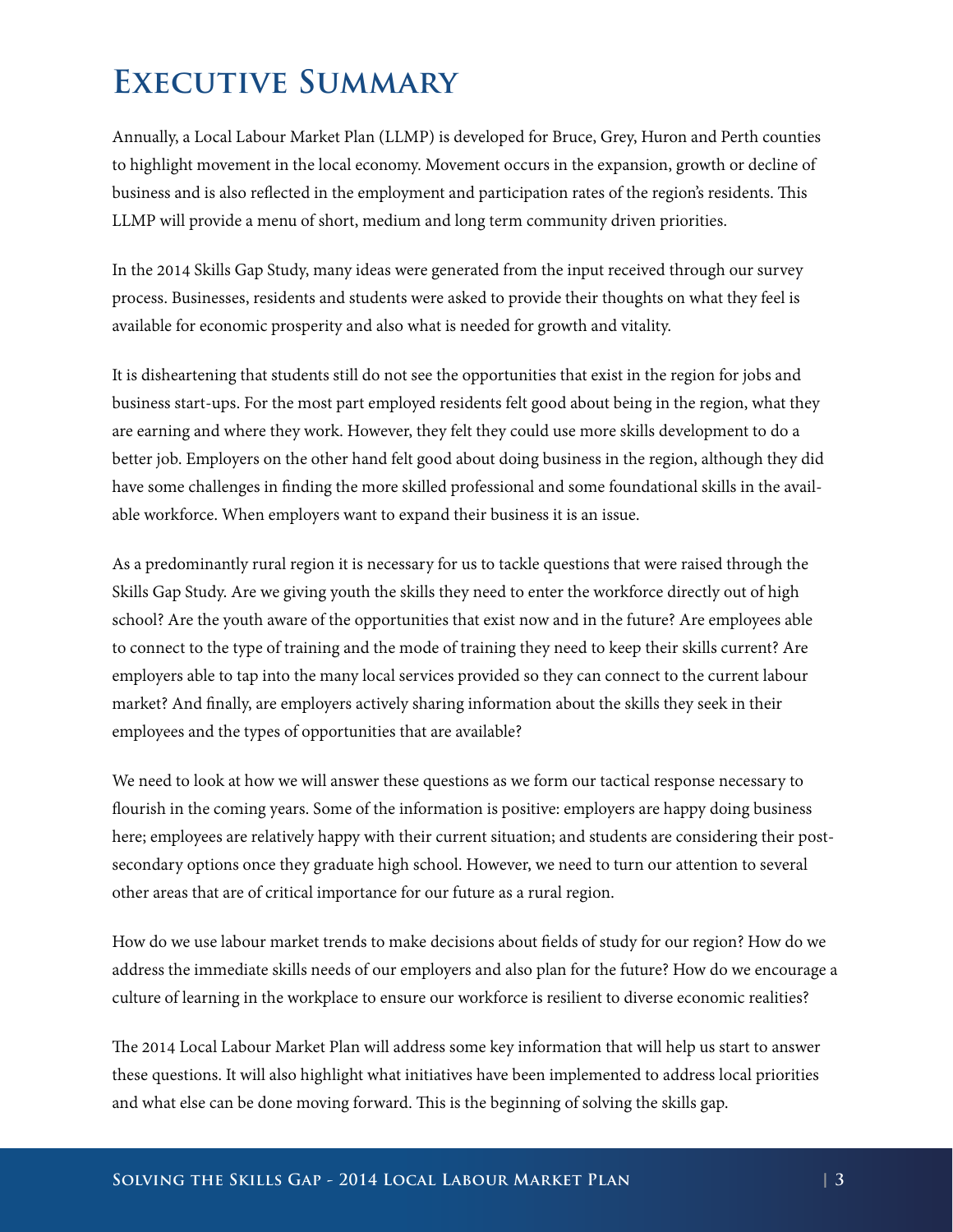### <span id="page-4-0"></span>**Background and Context**

In March 2014 the Four County Labour Market Planning Board released its Skills Gap Study for Bruce, Grey, Huron and Perth counties. One report for each county provided a detailed economic analysis using National Household Survey 2011 and Census 2006 comparisons. Surveys were completed by businesses, residents and students in each county.

These data, coupled with a variety of other labour market data, will provide context and frame this report's discussion. We analyzed local industry and employment changes for the Economic Region Stratford-Bruce Peninsula which includes Bruce, Grey, Huron and Perth counties. Topics include:

- Change in total employment and sector employment
- Change in total number of employers by county
- Industrial structure of employers

The Local Labour Market Plan is an initiative that ultimately serves to help communities throughout this area to make informed decisions in response to ever evolving economic realities. Understanding the paradox of not enough workers and unemployment is key to solving the issues that plague our economic sustainability.

Many initiatives across the Four County region have put a spotlight on the importance of addressing and more directly solving the skills gap in Bruce, Grey, Huron and Perth counties. Workforce development has become a buzz phrase in the world of economic vitality as the pool of workers with the needed skills continue to shrink for employers.

The 2014 Skills Gap Study documented over 20 recommendations to address the local skills gap challenge. These are offered for a variety of representative groups in the community thereby giving opportunities for many new and continued areas of collaboration among employers, educators and community partners. By forming new partnerships, innovative ways of addressing the skills gap can be developed based on the recommendations submitted.

In recent consultations many initiatives to address the recommendations were collected. These will form the foundational action plan that will drive workforce planning and development activities over the next 12 to 36 months. Some of those actions will be led by the Planning Board while other leaders will emerge. The Planning Board's goal is to either lead or assist in as many initiatives as possible through its ability to leverage support and resources to deliver a results based approach to workforce development.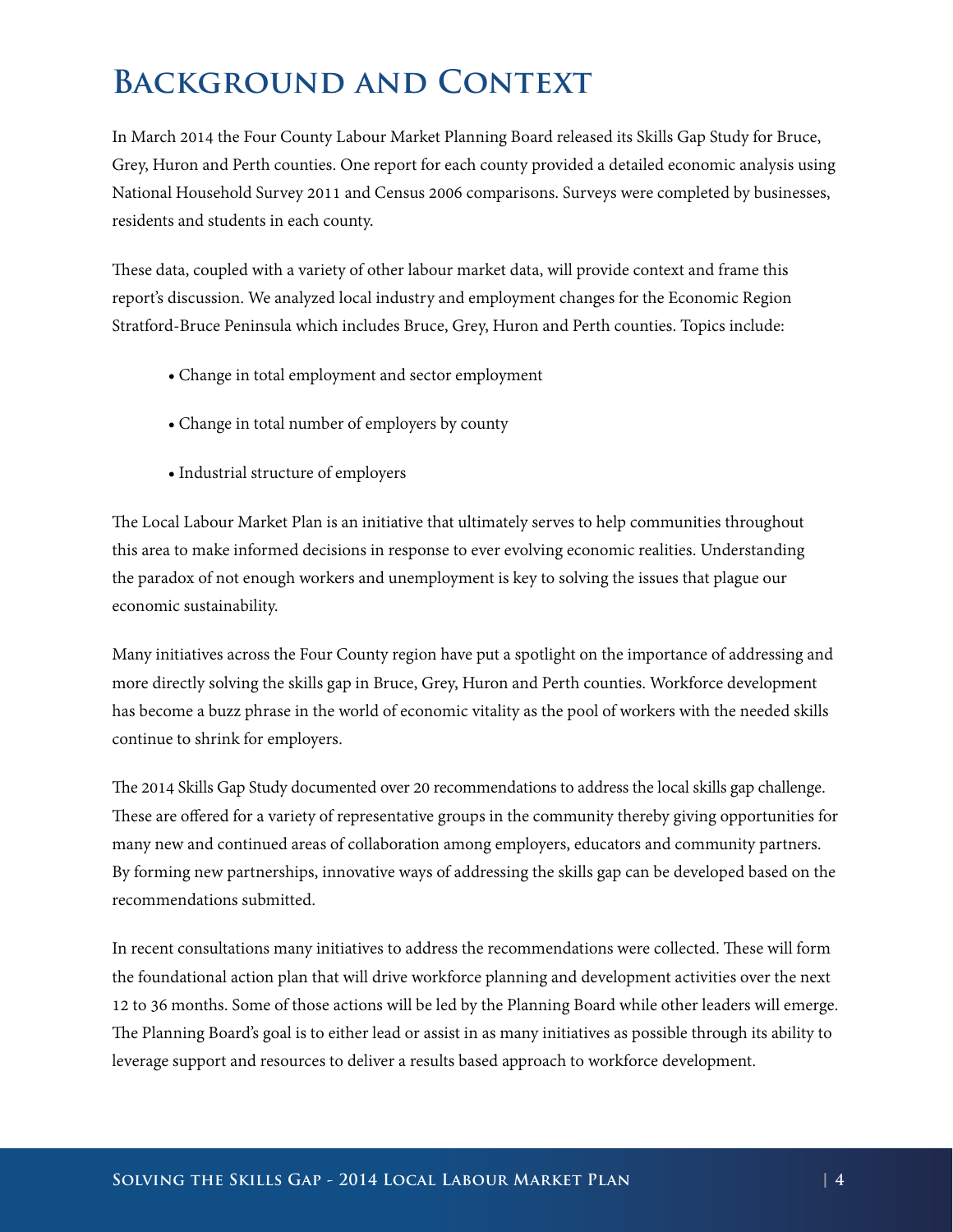### <span id="page-5-0"></span>**Employment Services**

#### **Employment Ontario Client Data**

In 2013, the Labour Force Survey revealed that the Stratford-Bruce Peninsula Economic Region's unemployment grew by over 1 percent from 4.5 percent in 2012 to 5.7 percent in 2013. In 2012 there were 7,200 unemployed persons and 9,000 in 2013.

Services to unemployed persons grew by just over 200 and were more prominent in the 15-24 and 24-44 aged cohorts.

| <b>Age Group</b> | 2013  | 2014  |
|------------------|-------|-------|
| $15 - 24$        | 974   | 1,073 |
| 25-44            | 1,683 | 1,804 |
| 45-64            | 1,322 | 1,311 |
| 65 and older     | 40    | 44    |
| <b>Total</b>     | 4,019 | 4,232 |

#### **Clients by Age Group**

#### **Clients by Gender**

| <b>Gender</b> | 2013           | 2014                     |
|---------------|----------------|--------------------------|
| Female        | 2,009          | 2,098                    |
| Male          | 2,008          | 2,129                    |
| Undisclosed   | $\overline{2}$ | $\overline{\phantom{0}}$ |

Designated groups showed increased clients in every category with the most significant growth in Persons with Disability up by 43 clients.

#### **Clients by Designated Groups**

| <b>Groups</b>           | 2013 | 2014 |
|-------------------------|------|------|
| Newcomer                | 46   | 62   |
| Visible Minority        | 58   | 62   |
| Person with Disability  | 188  | 231  |
| <b>Aboriginal Group</b> | 47   | 72   |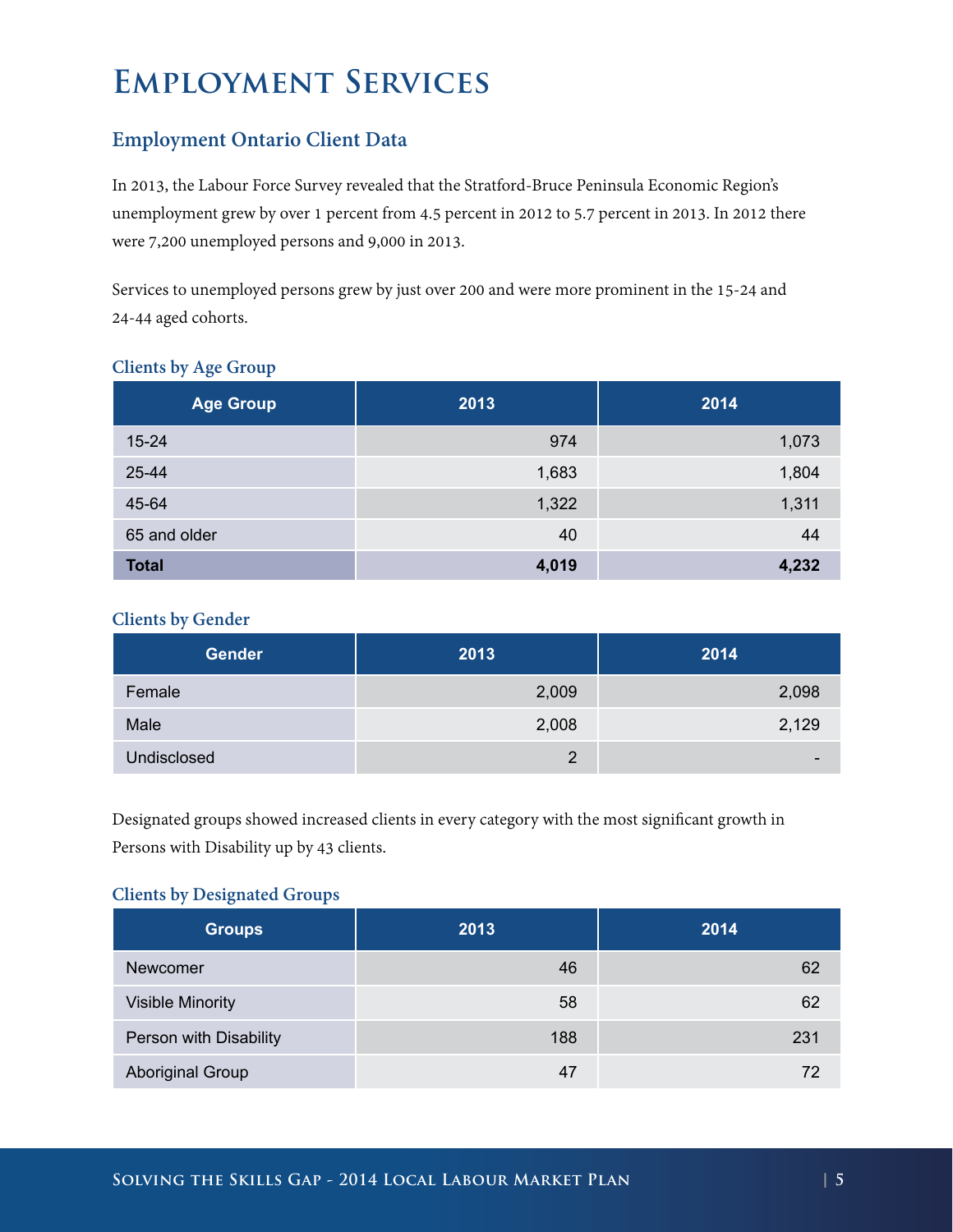Sources of income shifted for Employment Services clients where No Source of Income grew most significantly followed by Ontario Disability Support Program and Ontario Works respectively.

#### **Clients by Source of Income**

| <b>Income Source</b>                         | 2013  | 2014  |
|----------------------------------------------|-------|-------|
| <b>Employment Insurance</b>                  | 1,048 | 1,036 |
| <b>Ontario Works</b>                         | 611   | 683   |
| <b>Ontario Disability</b><br>Support Program | 98    | 145   |
| No Source of Income                          | 1,227 | 1,435 |
| Other                                        | 1,035 | 933   |

Clients with Completion of Secondary School grew by 158 where all other Educational Attainment areas remained relatively stable. There was the addition of Certificate of Apprenticeship/Journey Person information this year with 105 clients.

#### **Clients by Educational Attainment at Intake**

| <b>Education</b>                                 | 2013  | 2014  |
|--------------------------------------------------|-------|-------|
| Less than Grade 8                                | 90    | 80    |
| Less than Grade 12                               | 753   | 756   |
| <b>Completion of Secondary</b>                   | 1,499 | 1,657 |
| <b>Completion of College</b>                     | 1,085 | 1,020 |
| <b>Completion of University</b>                  | 282   | 314   |
| Other                                            | 310   | 300   |
| Certificate of Apprenticeship/<br>Journey Person | -     | 105   |

Source for the previous five tables: Ministry of Training, Colleges and Universities, Employment Ontario Information System. April 1, 2012 to March 31, 2013 & April 1, 2013 to March 31, 2014.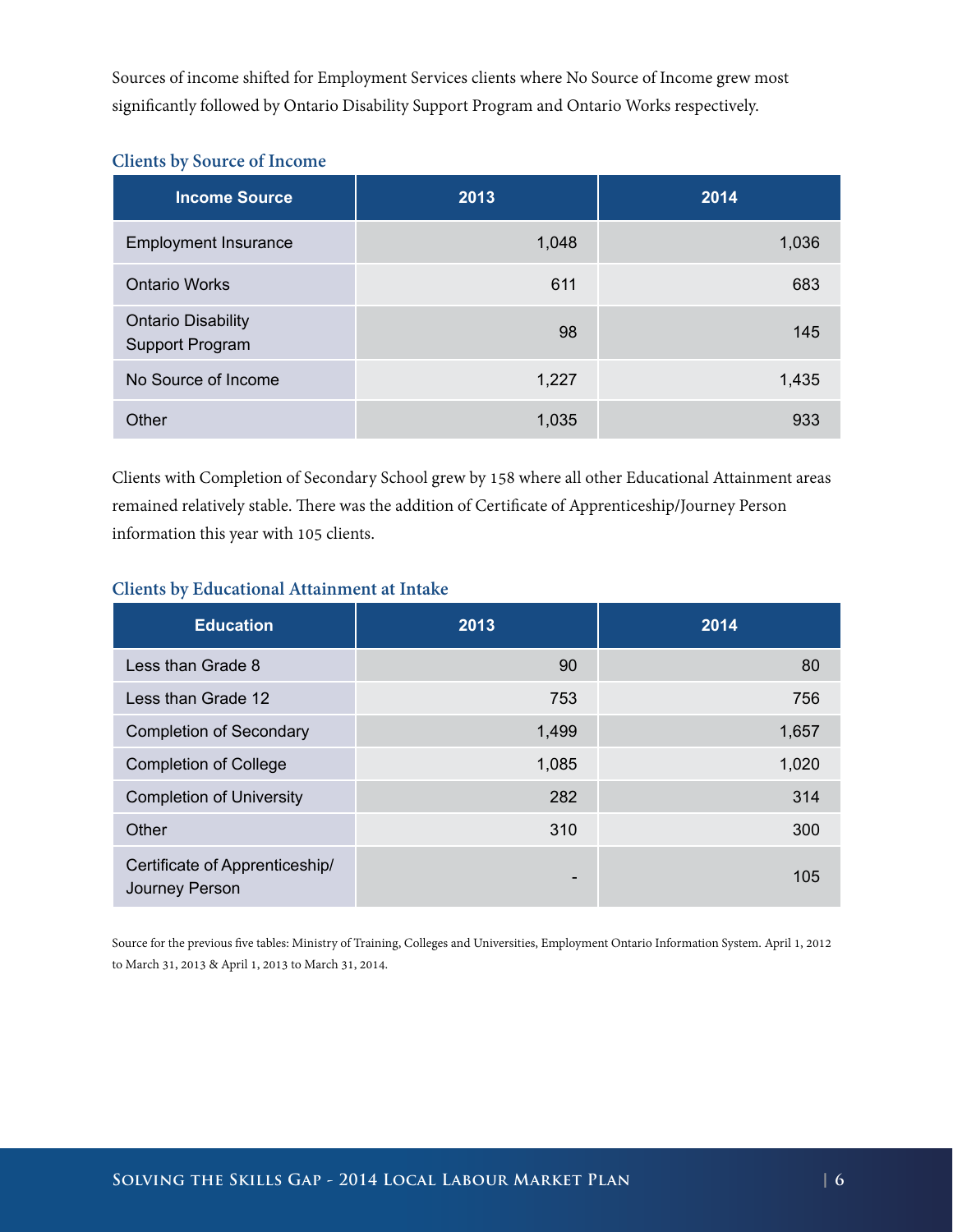#### <span id="page-7-0"></span>**Outcomes at Exit**

There was a significant increase of 24 percent of clients that exited Employment Services to Full-Time employment between 2012 and 2013. Employed Part-Time and Employed in a more suitable job were the other two areas of modest growth.

|                                     | 2013         |       |          | 2014  |
|-------------------------------------|--------------|-------|----------|-------|
| <b>Total # of Clients</b>           | 4019         |       |          | 4232  |
| <b>Total # of Clients Employed</b>  | 2613<br>2721 |       |          |       |
| <b>Employed Full-time</b>           | 1,699        | 42%   | 1,784    | 66%   |
| <b>Employed Part-time</b>           | 525          | 13%   | 486      | 18%   |
| Self-employed                       | 102          | 3%    | 102      | 4%    |
| Both Employed/Education             | 41           | $1\%$ | 46       | 2%    |
| <b>Both Employed/Training</b>       | 55           | $1\%$ | 37       | $1\%$ |
| <b>Employed Apprentice</b>          | 18           | $0\%$ | 32       | $1\%$ |
| Employed in area of training/choice | 56           | $1\%$ | 80       | 3%    |
| Employed in a more suitable job     | 105          | 3%    | 154      | 6%    |
| Employed in a prof occupation/trade | 12           | 0%    | $\Omega$ | 0%    |

#### **Employment Outcomes Through Employment Services**

Source: Ministry of Training, Colleges and Universities, Employment Ontario Information System April 1, 2012 to March 31, 2013 & April 1, 2013 to March 31, 2014

#### **Second Career**

There was a slight increase in clients who participated in Second Career in 2013 from 192 to 204 across the Economic Region with a majority (116) in the 24 to 44 year old category. Males represented 111 of the Second Career clients up from 2012. Female participation dropped from 122 to 93. Seventy clients reported completion of secondary school as an educational attainment and 55 reported completion of other education and 49 were college graduates.

The majority, same as last year, of Second Career Clients (98) were in receipt of EI. The second highest reported source of income was Other at 51.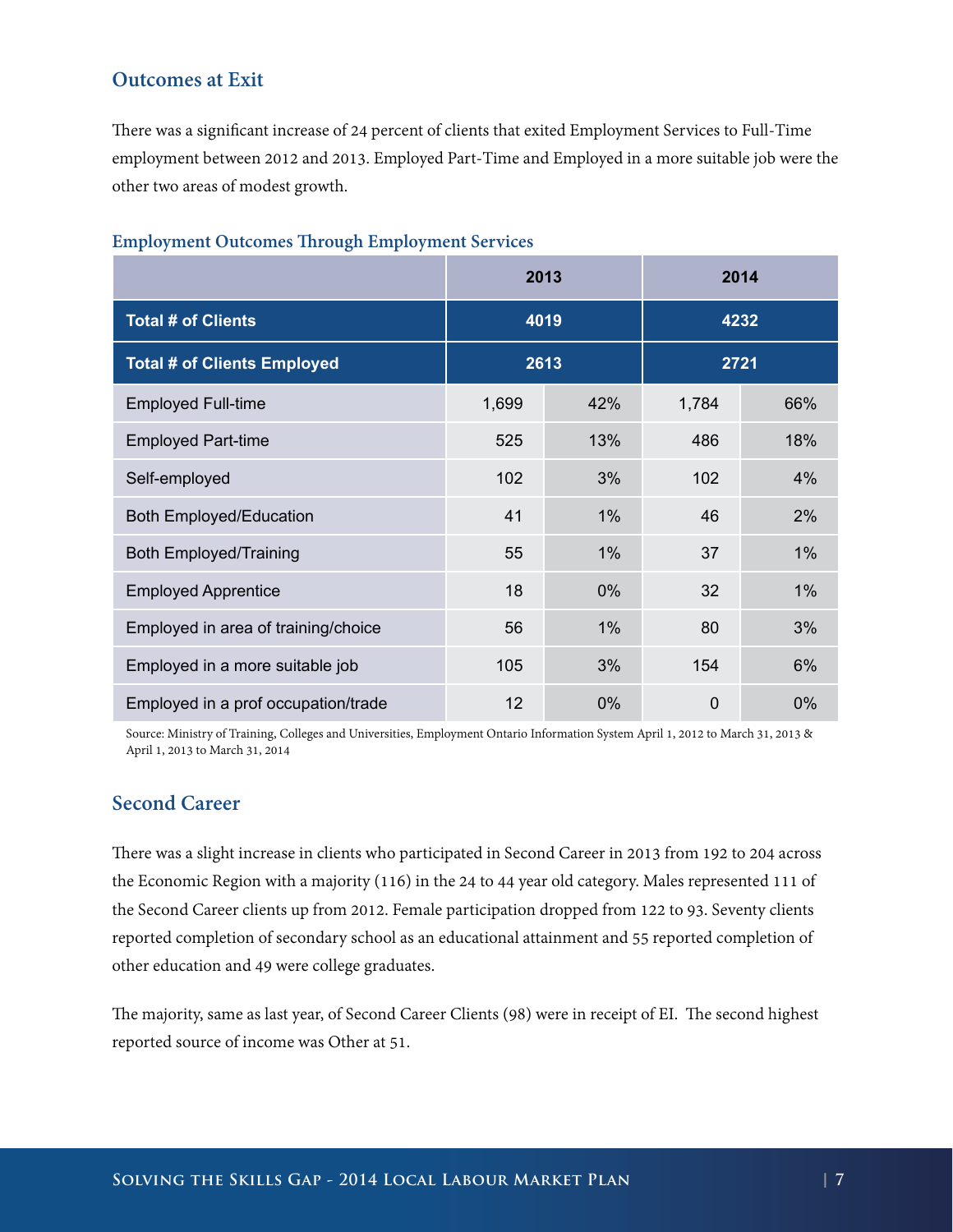#### <span id="page-8-0"></span>**Literacy and Basic Skills**

A total of 935 people participated as In-Person clients through LBS services. This represented a 43 percent increase in clients between 2012 and 2013. Increased referrals to LBS from within the Employment Ontario network will help clients be more successful as they move through the labour market.

#### **Apprenticeship**

During 2013-2014 apprenticeship reported 650 new registrants down from 750 the previous year. There were 3,012 active apprentices again reflecting a decline from 3,403. Reviewing the Top 10 Registrations we notice some subtle shifts in the skilled trades' choices with the addition of Instrumentation and Control Technician and the removal of Child Development Practitioner.

| Top 10 Registrations 2012-13                  | Top 10 Registrations 2013-14                  |
|-----------------------------------------------|-----------------------------------------------|
| <b>General Carpenter</b>                      | Electrician - Construction and<br>Maintenance |
| Cook                                          | Cook                                          |
| Automotive Service Technician                 | <b>General Carpenter</b>                      |
| Electrician - Construction and<br>Maintenance | Hairstylist                                   |
| Hairstylist                                   | Automotive Service Technician                 |
| Process Operator - Power                      | Process Operator - Power                      |
| Industrial Mechanic Millwright                | Industrial Mechanic Millwright                |
| <b>Truck &amp; Coach Technician</b>           | <b>Truck &amp; Coach Technician</b>           |
| <b>Child Development Practitioner</b>         | Instrumentation & Control Technician          |
| Plumber                                       | Plumber                                       |

After consulting with the Employment Ontario service providers it was felt that services in the four county region were fairly well coordinated. There was some indication that better coordination could happen among LBS and the broader EO network including the Planning Board.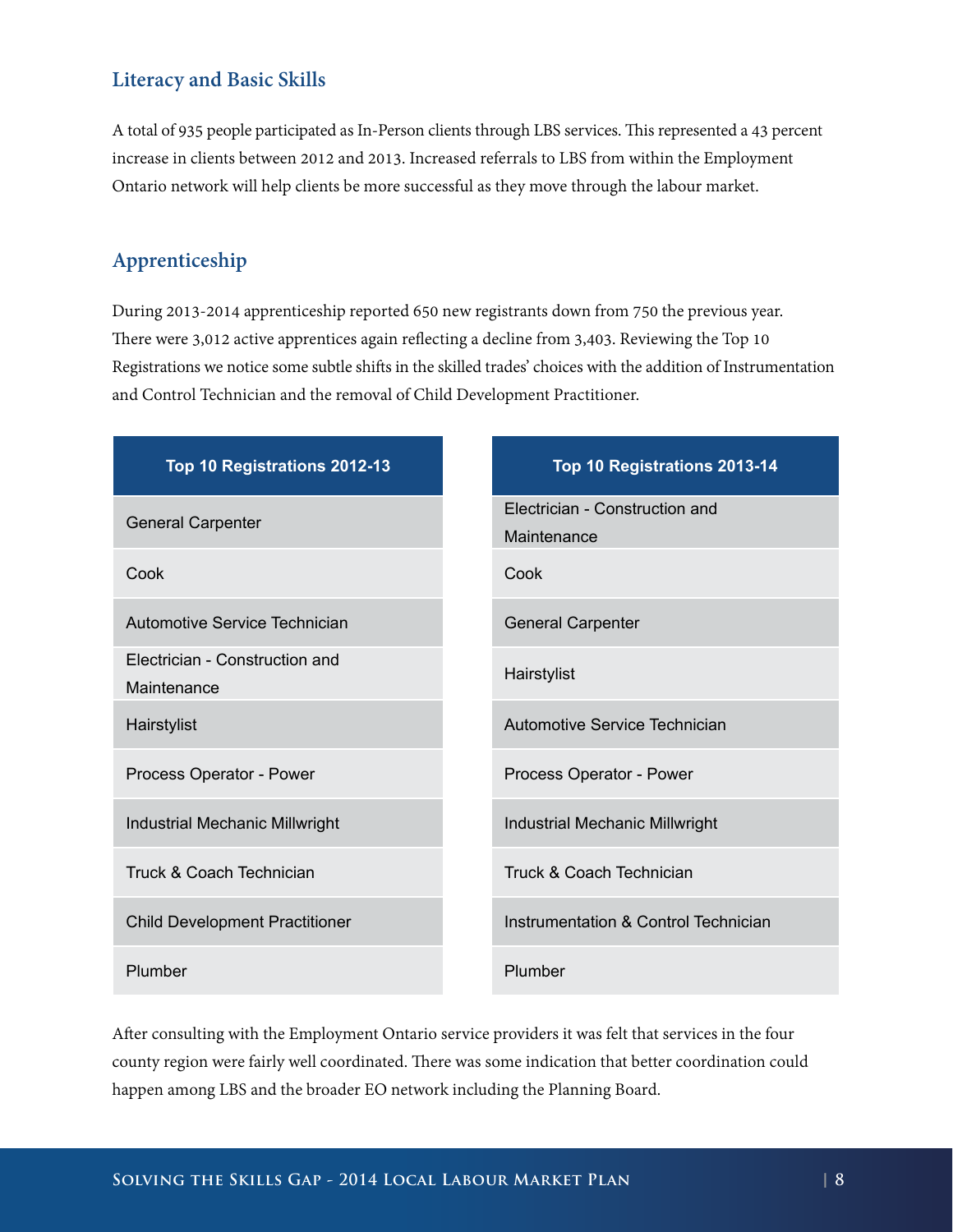### <span id="page-9-0"></span>**Industry Landscape**

#### **Climate of Employment and Local Industry**

Employment changes over the past five years, 2009 to 2013, is reflected in the Labour Force Survey Annual report for the Economic Region (580) Stratford-Bruce Peninsula. We observe some wavering in the employment numbers over the past five years ending with an increase of 3,900 people in the workplace in 2013. Part-time employment was at its highest in 2011 but has settled to the 2009 number employed at 32,000. Overall, the participation rate remains the same as in 2009 of 64,000 but did see some increases between 2010 and 2012. There are many reasons why people disengage from labour market participation. A couple of reasons observed recently are the lack of, and high cost of, transportation, and the longer people stay disconnected from the workforce the more they become disenchanted by the future outlook.

|                      | X1000 |       |       |       |       |
|----------------------|-------|-------|-------|-------|-------|
|                      | 2009  | 2010  | 2011  | 2012  | 2013  |
| Employment           | 146.3 | 149.4 | 157.7 | 152.6 | 150.2 |
| Full-time employment | 114.0 | 119.3 | 121.4 | 117.1 | 117.5 |
| Part-time employment | 32.3  | 30.1  | 36.2  | 35.6  | 32.7  |
| Unemployment rate    | 7.9   | 6.7   | 5.3   | 4.5   | 5.7   |
| Participation rate   | 64.7  | 65.2  | 67.8  | 65.0  | 64.8  |

#### **Labour Force Characteristics 2009-2013 – Stratford-Bruce Peninsula**

While the counties of Bruce, Grey, Huron and Perth make up Economic Region 580, each county is different and offers a unique economic structure. While they are comparable they are also unique in the way businesses engage in workforce and community development.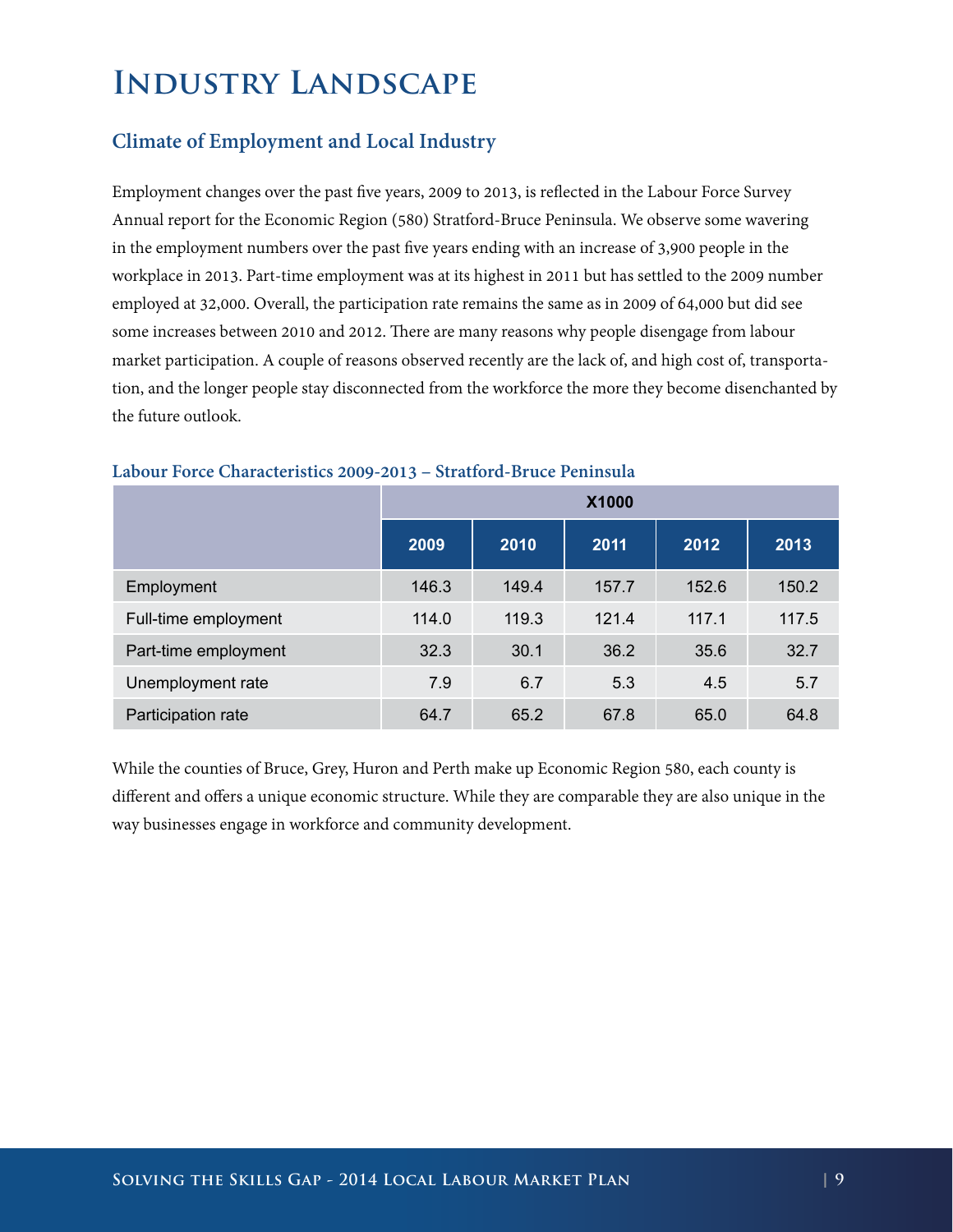### <span id="page-10-0"></span>**BRUCE COUNTY**

Bruce County saw a modest growth in the number of businesses between 2013 and 2014.

| <b>Employee</b><br><b>Size</b> | <b>Number of Employers</b> |                | <b>Absolute</b><br><b>Change</b> | <b>Percent</b><br>Change (%) | <b>Ontario Percent</b><br>Change (%) |  |
|--------------------------------|----------------------------|----------------|----------------------------------|------------------------------|--------------------------------------|--|
| Range                          | 2013                       | 2014           |                                  |                              |                                      |  |
| $\mathbf 0$                    | 3,360                      | 3,522          | 162                              | 4.82                         | 4.93                                 |  |
| $1 - 4$                        | 1,131                      | 1,191          | 60                               | 5.31                         | 2.48                                 |  |
| $5-9$                          | 429                        | 456            | 27                               | 6.29                         | 1.22                                 |  |
| $10 - 19$                      | 265                        | 286            | 21                               | 7.92                         | 1.86                                 |  |
| $20 - 49$                      | 163                        | 158            | $-5$                             | $-3.07$                      | 4.06                                 |  |
| 50-99                          | 31                         | 32             | 1                                | 3.23                         | 3.01                                 |  |
| 100-199                        | 15                         | 16             | 1                                | 6.67                         | $-1.25$                              |  |
| 200-499                        | 9                          | 10             | 1                                | 11.11                        | 1.27                                 |  |
| $500+$                         | 2                          | $\overline{2}$ | $\overline{0}$                   | $\overline{0}$               | 5.08                                 |  |
| <b>Total</b>                   | 5,405                      | 5,673          | 268                              | 4.96                         | 3.77                                 |  |

#### **Number of Employers by Employee Size Range - June 2013 to June 2014**

The top business growth industries are Real Estate, Specialty Trade Contractors and Animal Production respectively. These growth industries represented 31 percent of overall growth in Bruce County.

|  |  |  | Top 3 Gains by Number of Employers - June 2013-2014 |
|--|--|--|-----------------------------------------------------|
|--|--|--|-----------------------------------------------------|

| <b>NAICS</b>                      | <b>Total</b><br><b>Employers</b><br>2013 | <b>Total</b><br><b>Employers</b><br>2014 | <b>Absolute</b><br><b>Change</b> | <b>Percent</b><br>Change (%) |
|-----------------------------------|------------------------------------------|------------------------------------------|----------------------------------|------------------------------|
| 531 - Real Estate                 | 406                                      | 441                                      | 35                               | 8.62                         |
| 238 - Specialty Trade Contractors | 393                                      | 418                                      | 25                               | 6.36                         |
| 112 - Animal Production           | 825                                      | 848                                      | 23                               | 2.79                         |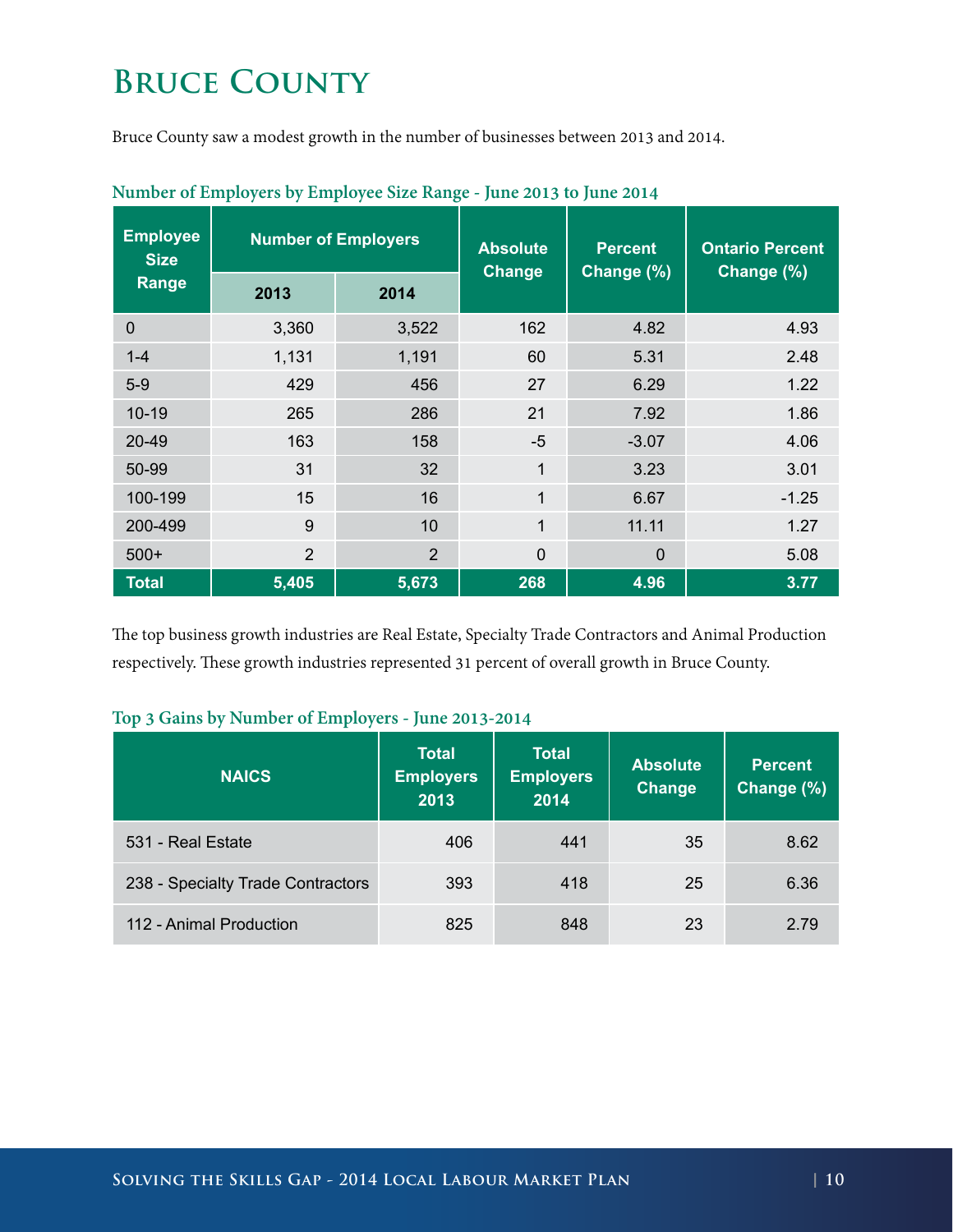<span id="page-11-0"></span>Conversely, the leading losses by industry are Crop Production with the most significant loss of 11 businesses, followed by Wholesale Electronic Markets and Agents and Brokers and Mining and Quarrying (except Oil and Gas) respectively.

| <b>NAICS</b>                                                 | <b>Total</b><br><b>Employers</b><br>2013 | <b>Total</b><br><b>Employers</b><br>2014 | <b>Absolute</b><br>Change | <b>Percent</b><br>Change (%) |
|--------------------------------------------------------------|------------------------------------------|------------------------------------------|---------------------------|------------------------------|
| 111 - Crop Production                                        | 529                                      | 518                                      | $-11$                     | $-2.08$                      |
| 212 - Mining and Quarrying<br>(except Oil and Gas)           | 16                                       | 13                                       | -3                        | $-18.75$                     |
| 419 - Wholesale Electronic<br>Markets and Agents and Brokers | 10                                       | $\overline{7}$                           | -3                        | $-30.00$                     |

#### **Leading 3 Losses by Number of Employers - June 2013-2014**

#### **Migration**

Between 2006 and 2012 Bruce County<sup>1</sup> experienced a net migration of -74 people. This number is not significant on its own but when we look more deeply into the in-migration of 16,598 and out-migration of 16,667 people this demonstrates the need to implement an integration program to bolster net migration. The most significant net-migration was in the 18-24 year cohort with an exodus of 1,416 youth from Bruce County.

As business numbers continue to grow in Bruce County it will be important to invest resources in developing a skilled workforce to meet the needs of business expansions. In the 2014 Skills Gap Study<sup>2</sup> employers cited the following skills were hard to find and necessary for their business: critical thinking and problem solving, leadership, and organizational skills. A small number of employers also need sector specific skills (agriculture, construction, education and health).

*<sup>1</sup> Migration Characteristics and Trends Bruce County Update*

*<sup>2</sup> Understanding the Skills Gap in Bruce County*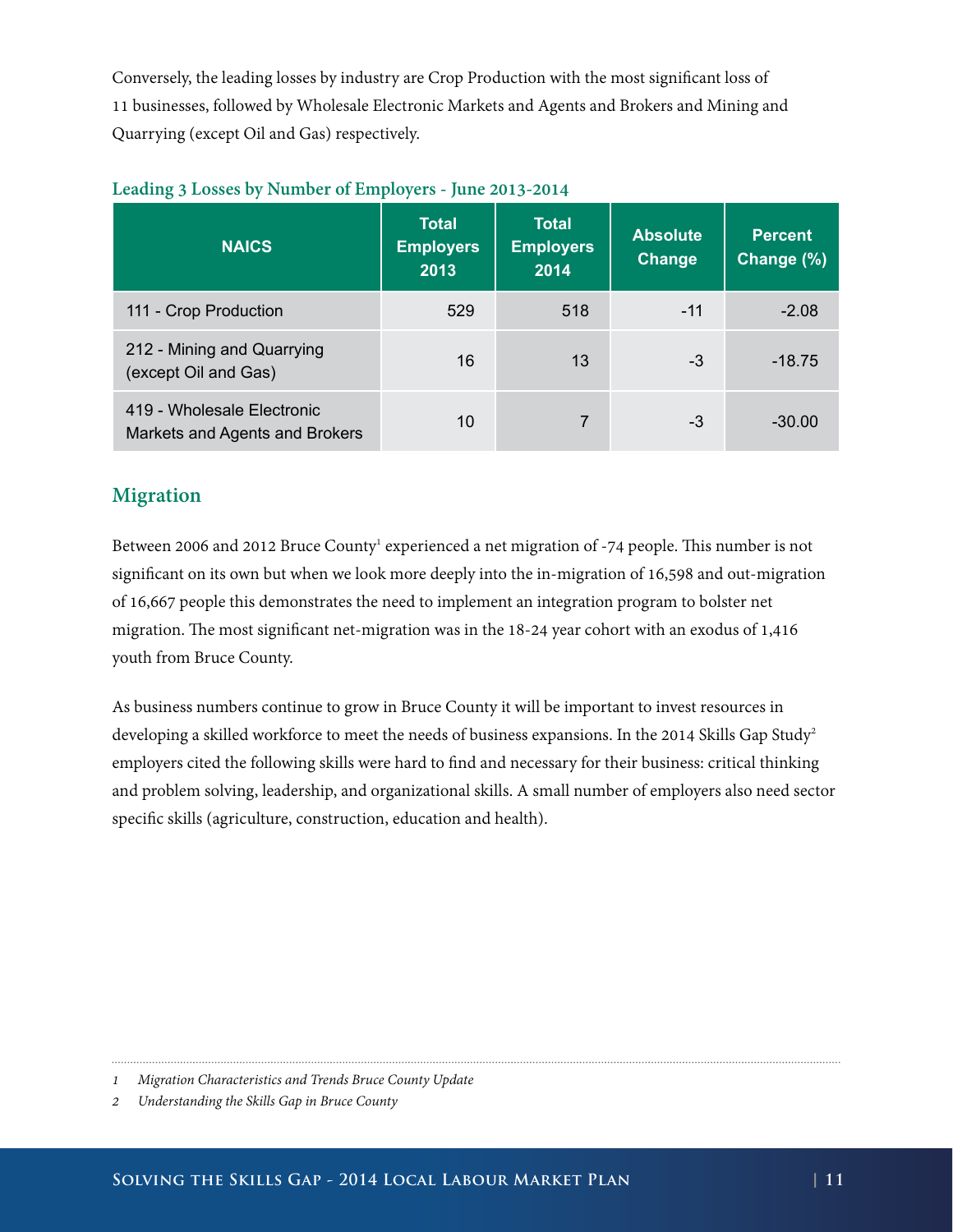## <span id="page-12-0"></span>**GREY COUNTY**

There was a slight loss in business numbers in Grey County between 2013 and 2014. All but two employee size ranges saw decline.

| <b>Employee</b><br><b>Number of Employers</b><br><b>Size</b> |                | <b>Absolute</b><br>Change | <b>Percent</b><br>Change (%) | <b>Ontario Percent</b><br>Change (%) |         |
|--------------------------------------------------------------|----------------|---------------------------|------------------------------|--------------------------------------|---------|
| Range                                                        | 2013           | 2014                      |                              |                                      |         |
| $\overline{0}$                                               | 4,467          | 4,426                     | $-41$                        | $-0.92$                              | 4.93    |
| $1 - 4$                                                      | 1,837          | 1,761                     | $-76$                        | $-4.14$                              | 2.48    |
| $5-9$                                                        | 750            | 694                       | $-56$                        | $-7.47$                              | 1.22    |
| $10 - 19$                                                    | 403            | 413                       | 10                           | 2.48                                 | 1.86    |
| $20 - 49$                                                    | 208            | 215                       | $\overline{7}$               | 3.37                                 | 4.06    |
| 50-99                                                        | 70             | 58                        | $-12$                        | $-17.14$                             | 3.01    |
| 100-199                                                      | 39             | 38                        | $-1$                         | $-2.56$                              | $-1.25$ |
| 200-499                                                      | 24             | 23                        | $-1$                         | $-4.17$                              | 1.27    |
| $500+$                                                       | $\overline{4}$ | 3                         | $-1$                         | $-25.00$                             | 5.08    |
| <b>Total</b>                                                 | 7,802          | 7,631                     | $-171$                       | $-2.19$                              | 3.77    |

| Number of Employers by Employee Size Range - June 2013 to June 2014 |  |  |
|---------------------------------------------------------------------|--|--|
|                                                                     |  |  |

Real Estate, Performing Arts, Spectator Sports and Related Industries and Ambulatory Health Care Services were the top three growth areas by number of employers respectively. These industries combined represented 13 percent of total industries.

#### **Top 3 Gains by Number of Employers - June 2013-2014**

| <b>NAICS</b>                                                      | <b>Total</b><br><b>Employers</b><br>2013 | <b>Total</b><br><b>Employers</b><br>2014 | <b>Absolute</b><br><b>Change</b> | <b>Percent</b><br>Change (%) |
|-------------------------------------------------------------------|------------------------------------------|------------------------------------------|----------------------------------|------------------------------|
| 531 - Real Estate                                                 | 710                                      | 734                                      | 24                               | 3.38                         |
| 711 - Performing Arts, Spectator<br>Sports and Related Industries | 36                                       | 47                                       | 11                               | 30.56                        |
| 621 - Ambulatory Health<br><b>Care Services</b>                   | 312                                      | 322                                      | 10                               | 3.21                         |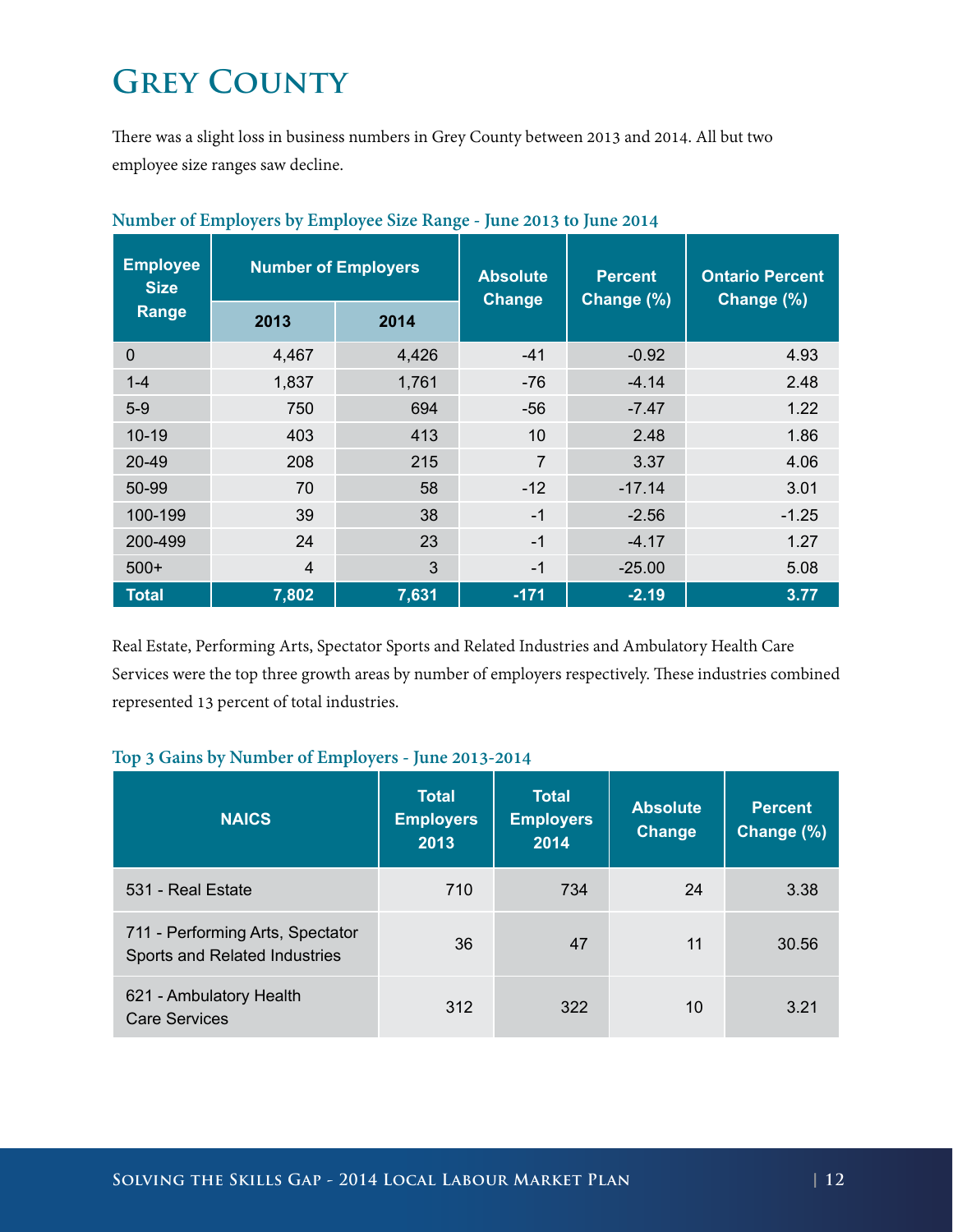<span id="page-13-0"></span>On the other spectrum, Animal Production, Construction of Buildings and Specialty Trade Contractors experienced the top three highest losses in business numbers over the 12 month period.

| <b>NAICS</b>                      | <b>Total</b><br><b>Employers</b><br>2013 | <b>Total</b><br><b>Employers</b><br>2014 | <b>Absolute</b><br><b>Change</b> | <b>Percent</b><br>Change (%) |
|-----------------------------------|------------------------------------------|------------------------------------------|----------------------------------|------------------------------|
| 112 - Animal Production           | 787                                      | 723                                      | $-64$                            | $-8.13$                      |
| 236 - Construction of Buildings   | 332                                      | 303                                      | $-29$                            | $-8.73$                      |
| 238 - Specialty Trade Contractors | 647                                      | 619                                      | $-28$                            | $-4.33$                      |

| Leading 3 Losses by Number of Employers - June 2013-2014 |  |  |  |
|----------------------------------------------------------|--|--|--|
|----------------------------------------------------------|--|--|--|

#### **Migration**

Between 2006 and 2012 Grey County<sup>3</sup> experienced a net migration of 2,227 people. This is the most significant positive net-migration of people for the four county region. It is still important to review the in-migration of 25,231 and out-migration of 23,004 people to understand why people are leaving Grey County. It is evident that the county is attracting people but how to make them stay is the big question. The most significant net-migration was in the 45-64 year cohort with an influx of 1,924.

In Grey County it will be important to invest resources in developing a skilled workforce to meet the needs of business expansions. In the 2014 Skills Gap Study4 employers cited the following skills were hard to find and necessary for their business: critical thinking and problem solving, leadership, artistic or creative and AutoCAD/engineering skills. A small number of employers also need sector specific skills (agriculture, construction, education and health).

*<sup>3</sup> Migration Characteristics and Trends Grey County Update*

*<sup>4</sup> Understanding the Skills Gap in Grey County*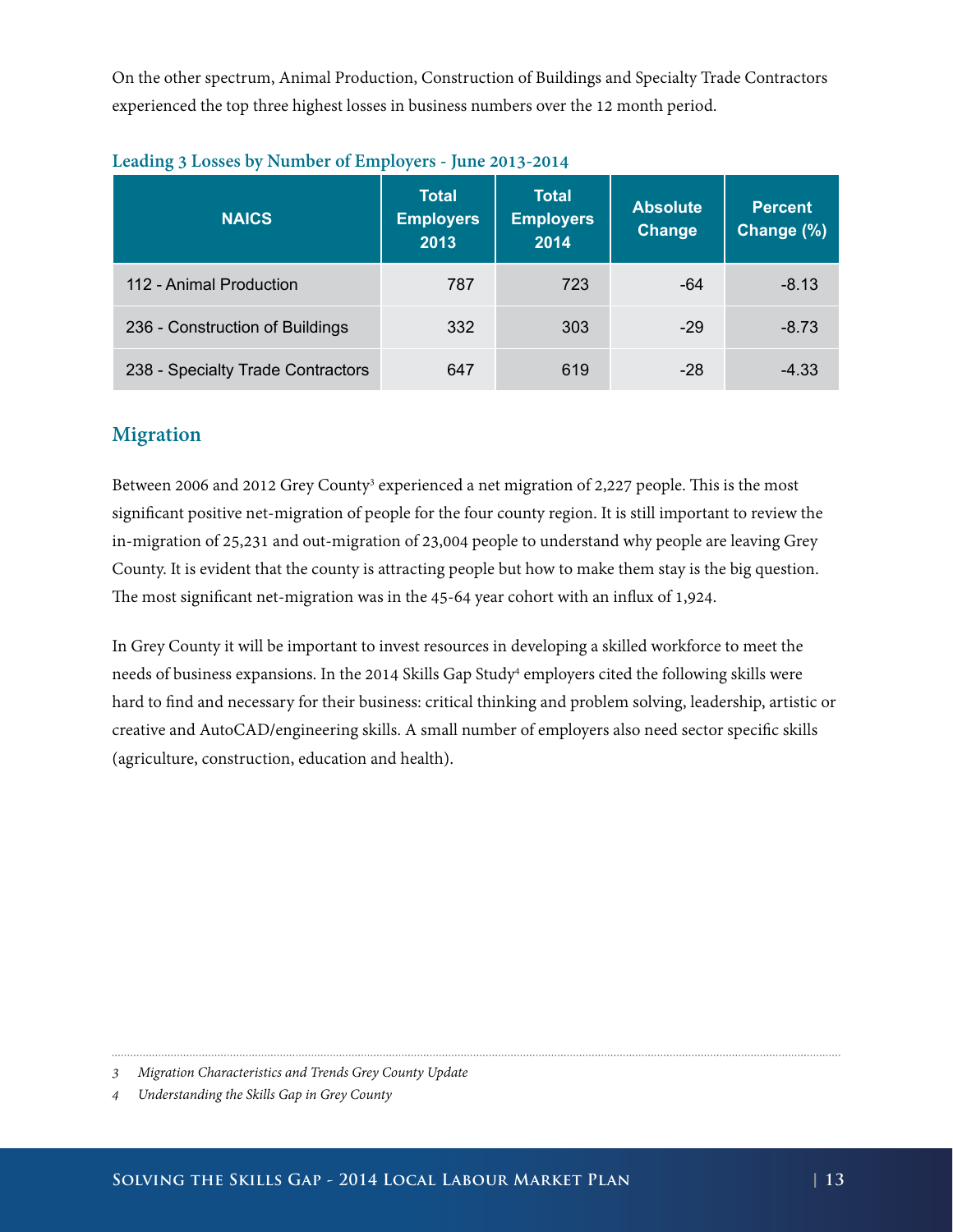### <span id="page-14-0"></span>**Huron County**

A significant loss of 617 business over the 2013 to 2014 timeframe was noted in Huron County. All but one employee size range experienced decline.

| <b>Employee</b><br><b>Number of Employers</b><br><b>Size</b> |                | <b>Absolute</b><br><b>Change</b> | <b>Percent</b><br>Change (%) | <b>Ontario Percent</b><br>Change (%) |         |
|--------------------------------------------------------------|----------------|----------------------------------|------------------------------|--------------------------------------|---------|
| Range                                                        | 2013           | 2014                             |                              |                                      |         |
| $\overline{0}$                                               | 4,372          | 3,952                            | $-420$                       | $-9.61$                              | 4.93    |
| $1 - 4$                                                      | 1,381          | 1,254                            | $-127$                       | $-9.20$                              | 2.48    |
| $5-9$                                                        | 521            | 457                              | $-64$                        | $-12.28$                             | 1.22    |
| $10 - 19$                                                    | 330            | 319                              | $-11$                        | $-3.33$                              | 1.86    |
| $20 - 49$                                                    | 178            | 188                              | 10                           | 5.62                                 | 4.06    |
| 50-99                                                        | 51             | 47                               | $-4$                         | $-7.84$                              | 3.01    |
| 100-199                                                      | 19             | 17                               | $-2$                         | $-10.53$                             | $-1.25$ |
| 200-499                                                      | 5              | 7                                | $\overline{2}$               | 40.00                                | 1.27    |
| $500+$                                                       | $\overline{2}$ | 1                                | $-1$                         | $-50.00$                             | 5.08    |
| <b>Total</b>                                                 | 6,859          | 6,242                            | $-617$                       | $-9.00$                              | 3.77    |

Of the Huron County businesses, gains were noted in Miscellaneous Store Retailers, Food, Beverage and Tobacco Wholesaler-Distributors and Repair and Maintenance industries. These top three gain industries represent 0.02% of overall businesses.

#### **Top 3 Gains by Number of Employers - June 2013-2014**

| <b>NAICS</b>                                                         | <b>Total</b><br><b>Employers</b><br>2013 | <b>Total</b><br><b>Employers</b><br>2014 | <b>Absolute</b><br><b>Change</b> | <b>Percent</b><br>Change (%) |
|----------------------------------------------------------------------|------------------------------------------|------------------------------------------|----------------------------------|------------------------------|
| 453 - Miscellaneous Store<br><b>Retailers</b>                        | 65                                       | 72                                       | 7                                | 10.77                        |
| 413 - Food, Beverage and<br><b>Tobacco Wholesaler - Distributors</b> | 10                                       | 14                                       | 4                                | 40.00                        |
| 811 - Repair and Maintenance                                         | 184                                      | 188                                      | 4                                | 2.17                         |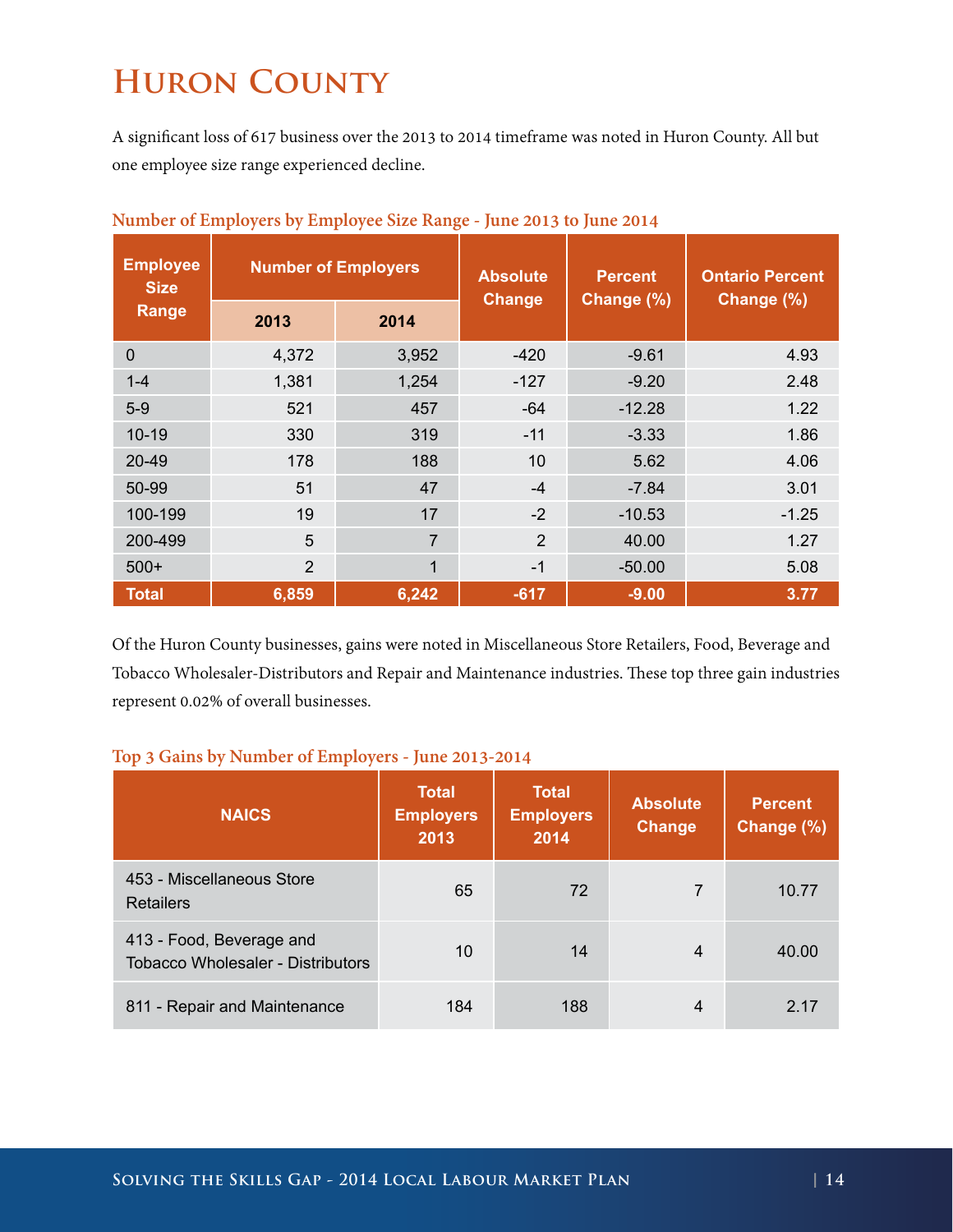<span id="page-15-0"></span>Agriculture was most hard hit between 2013 and 2014 in Huron County. Animal Production lost 193 businesses, Crop Production lost 123 businesses, and Specialty Trade Contractors experienced a loss of 39 businesses. Measures need to be taken to work with the sector to ensure its stability in the future of Huron County's economic make-up.

| <b>NAICS</b>                      | Total<br><b>Employers</b><br>2013 | <b>Total</b><br><b>Employers</b><br>2014 | <b>Absolute</b><br>Change | <b>Percent</b><br>Change (%) |
|-----------------------------------|-----------------------------------|------------------------------------------|---------------------------|------------------------------|
| 112 - Animal Production           | 1,271                             | 1,078                                    | $-193$                    | $-15.18$                     |
| 111 - Crop Production             | 1,231                             | 1,108                                    | $-123$                    | $-9.99$                      |
| 238 - Specialty Trade Contractors | 388                               | 349                                      | $-39$                     | $-10.05$                     |

|  |  | Leading 3 Losses by Number of Employers - June 2013-2014 |
|--|--|----------------------------------------------------------|
|  |  |                                                          |

#### **Migration**

Between 2006 and 2011 Huron County<sup>5</sup> experienced a net-migration of -952 people. It is significant to note that between 2011 and 2012 the county again experienced a net-migration of -962 people. This is the most significant negative net-migration of people for the four county region. The question of why people are leaving the county needs to be addressed.

In Huron County it will be important to invest resources in developing a skilled workforce to meet the needs of business. In the 2014 Skills Gap Study<sup>6</sup> employers cited the following skills were hard to find and necessary for their business: critical thinking and problem solving, artistic or creative, and leadership. A small number of employers also need sector specific skills (AutoCAD, health, construction, and education).

*<sup>5</sup> Migration Characteristics and Trends Huron County Update*

*<sup>6</sup> Understanding the Skills Gap in Huron County*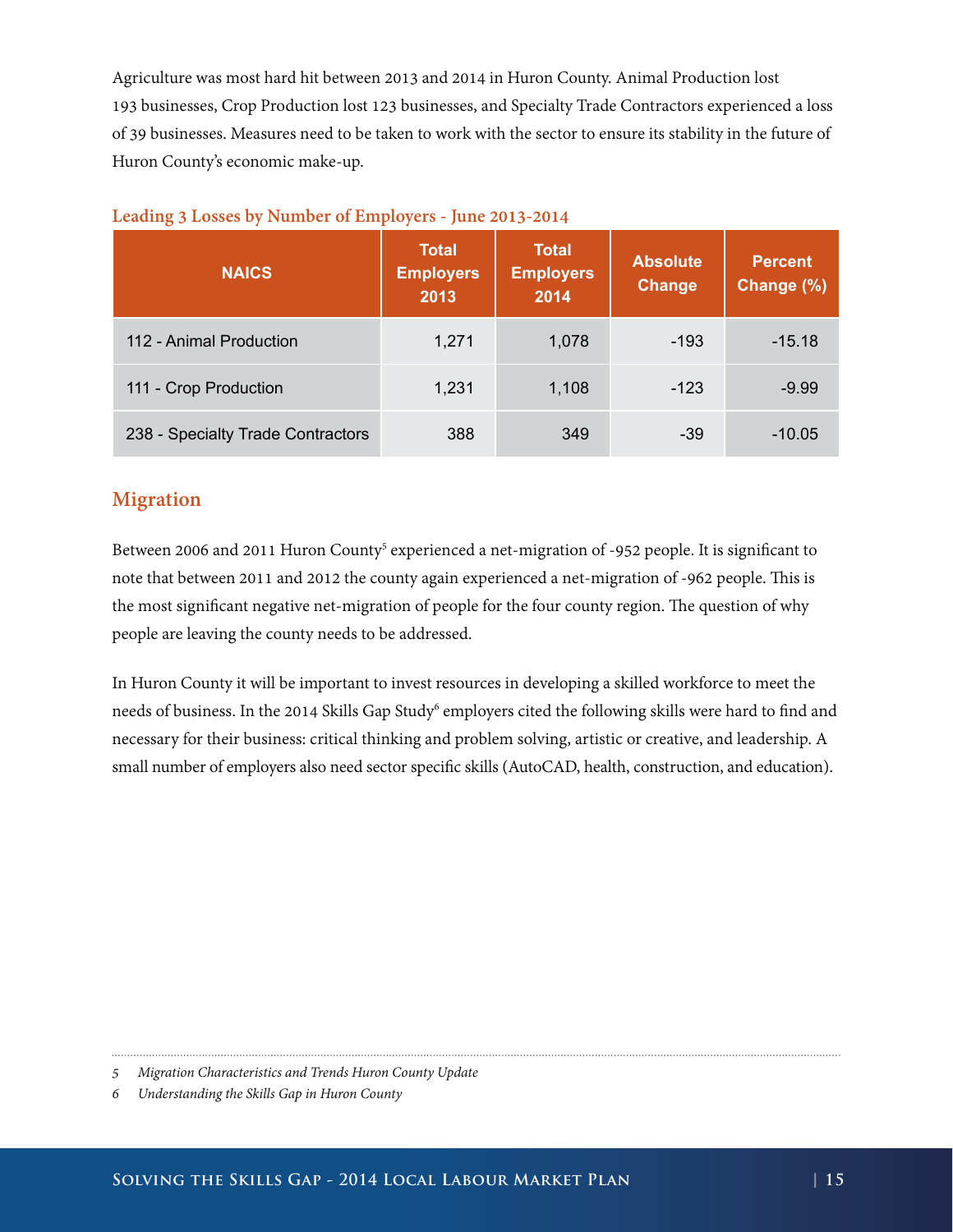## <span id="page-16-0"></span>**Perth County**

The most positive business activity in the four county region was in Perth County with a 996 growth in business numbers over the 12 month period. Almost every employee size range experienced growth with a slight decline in 200-499 category.

| <b>Employee</b><br><b>Size</b> |                | <b>Number of Employers</b> | <b>Absolute</b><br><b>Change</b> | <b>Percent</b><br>Change (%) | <b>Ontario Percent</b><br>Change (%) |  |
|--------------------------------|----------------|----------------------------|----------------------------------|------------------------------|--------------------------------------|--|
| Range                          | 2013           | 2014                       |                                  |                              |                                      |  |
| $\mathbf 0$                    | 3,906          | 4,665                      | 759                              | 19.43                        | 4.93                                 |  |
| $1 - 4$                        | 1,494          | 1,601                      | 107                              | 7.16                         | 2.48                                 |  |
| $5-9$                          | 607            | 673                        | 66                               | 10.87                        | 1.22                                 |  |
| $10 - 19$                      | 384            | 418                        | 34                               | 8.85                         | 1.86                                 |  |
| $20 - 49$                      | 232            | 254                        | 22                               | 9.48                         | 4.06                                 |  |
| 50-99                          | 88             | 89                         | $\mathbf{1}$                     | 1.14                         | 3.01                                 |  |
| 100-199                        | 34             | 40                         | 6                                | 17.65                        | $-1.25$                              |  |
| 200-499                        | 16             | 13                         | $-3$                             | $-18.75$                     | 1.27                                 |  |
| $500+$                         | $6\phantom{1}$ | 10                         | $\overline{4}$                   | 66.67                        | 5.08                                 |  |
| <b>Total</b>                   | 6,767          | 7,763                      | 996                              | 14.72                        | 3.77                                 |  |

#### **Number of Employers by Employee Size Range - June 2013 to June 2014**

Agriculture industries experienced an impressive increase of 305 businesses in Animal Production and 160 businesses in Crop Production, with Real Estate third on the list with 83 businesses.

#### **Top 3 Gains by Number of Employers - June 2013-2014**

| <b>NAICS</b>            | <b>Total</b><br><b>Employers</b><br>2013 | <b>Total</b><br><b>Employers</b><br>2014 | <b>Absolute</b><br><b>Change</b> | <b>Percent</b><br>Change (%) |
|-------------------------|------------------------------------------|------------------------------------------|----------------------------------|------------------------------|
| 112 - Animal Production | 1,017                                    | 1,322                                    | 305                              | 29.99                        |
| 111 - Crop Production   | 758                                      | 918                                      | 160                              | 21.11                        |
| 531 - Real Estate       | 577                                      | 660                                      | 83                               | 14.38                        |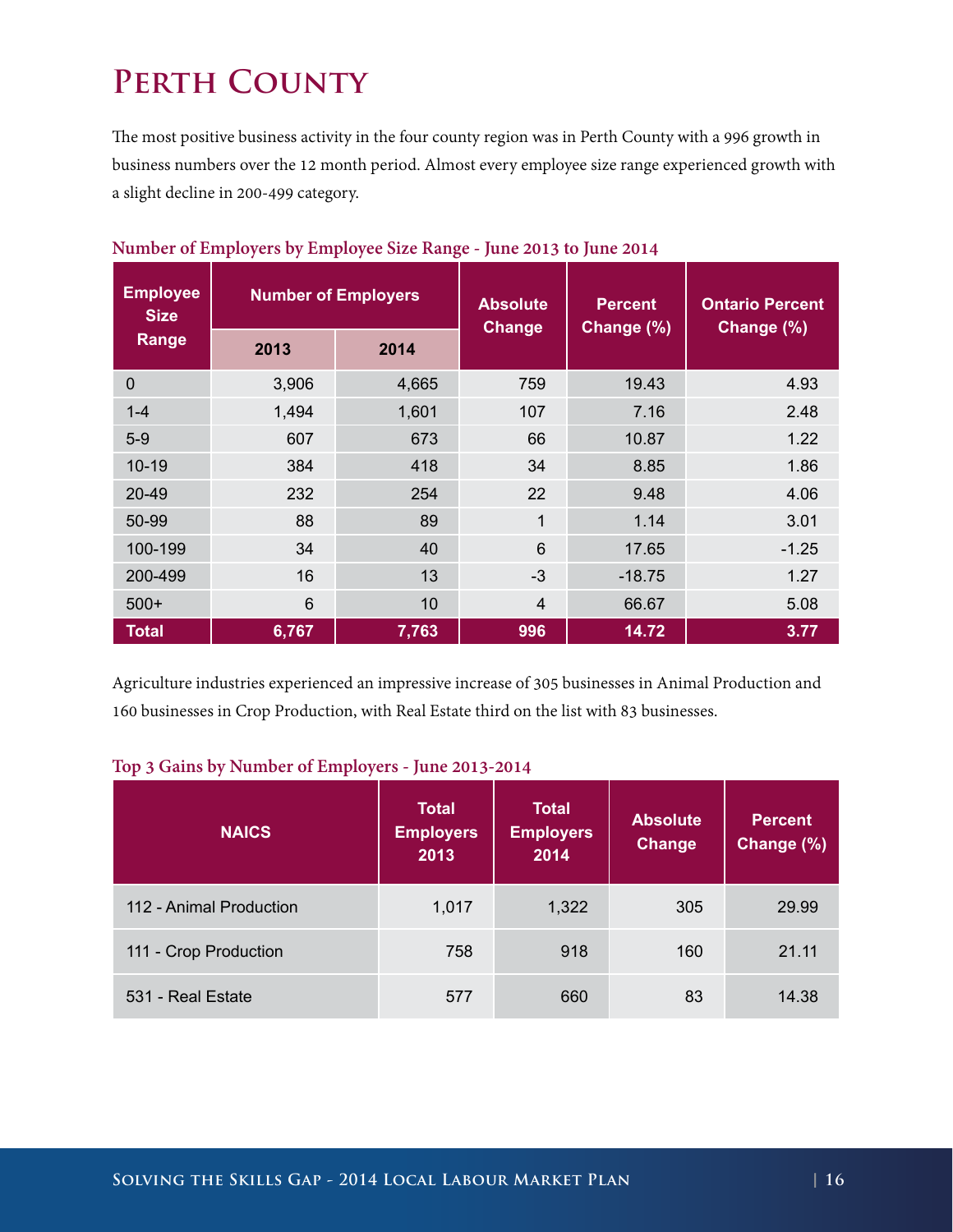<span id="page-17-0"></span>The leading 3 losses in Perth County were not significant. Building Materials and Garden Equipment and Supplies Dealers, Motion Picture and Sound Recording Industries, and Non-Metallic Production Manufacturing saw losses totaling eight businesses.

| <b>NAICS</b>                                                                   | <b>Total</b><br><b>Employers</b><br>2013 | Total<br><b>Employers</b><br>2014 | <b>Absolute</b><br>Change | <b>Percent</b><br>Change (%) |
|--------------------------------------------------------------------------------|------------------------------------------|-----------------------------------|---------------------------|------------------------------|
| 444 - Building Material and<br>Garden Equipment and<br><b>Supplies Dealers</b> | 47                                       | 44                                | -3                        | $-6.38$                      |
| 512 - Motion Picture and Sound<br><b>Recording Industries</b>                  | 26                                       | 23                                | -3                        | $-11.54$                     |
| 327 - Non-Metallic Mineral<br><b>Product Manufacturing</b>                     | 12                                       | 10                                | $-2$                      | $-16.67$                     |

#### **Leading 3 Losses by Number of Employers - June 2013-2014**

#### **Migration**

Between 2006 and 2011 Perth County<sup>7</sup> experienced a net-migration of -792 people. It is important to note that while the county saw a net loss over the longer term, between 2011 and 2012 the county experienced a net-migration of 216 people. Efforts in integration and settlement service provision needs to continue to create an upward trend.

In Perth County it will be important to invest resources in developing a skilled workforce to meet the needs of business. In the 2014 Skills Gap Study<sup>s</sup> employers cited the following skills were hard to find and necessary for their business: critical thinking and problem solving, leadership, organizational skills. A small number of employers also need sector specific skills (agriculture, construction, education, and health).

*<sup>7</sup> Migration Characteristics and Trends Perth County Update*

*<sup>8</sup> Understanding the Skills Gap in Perth County*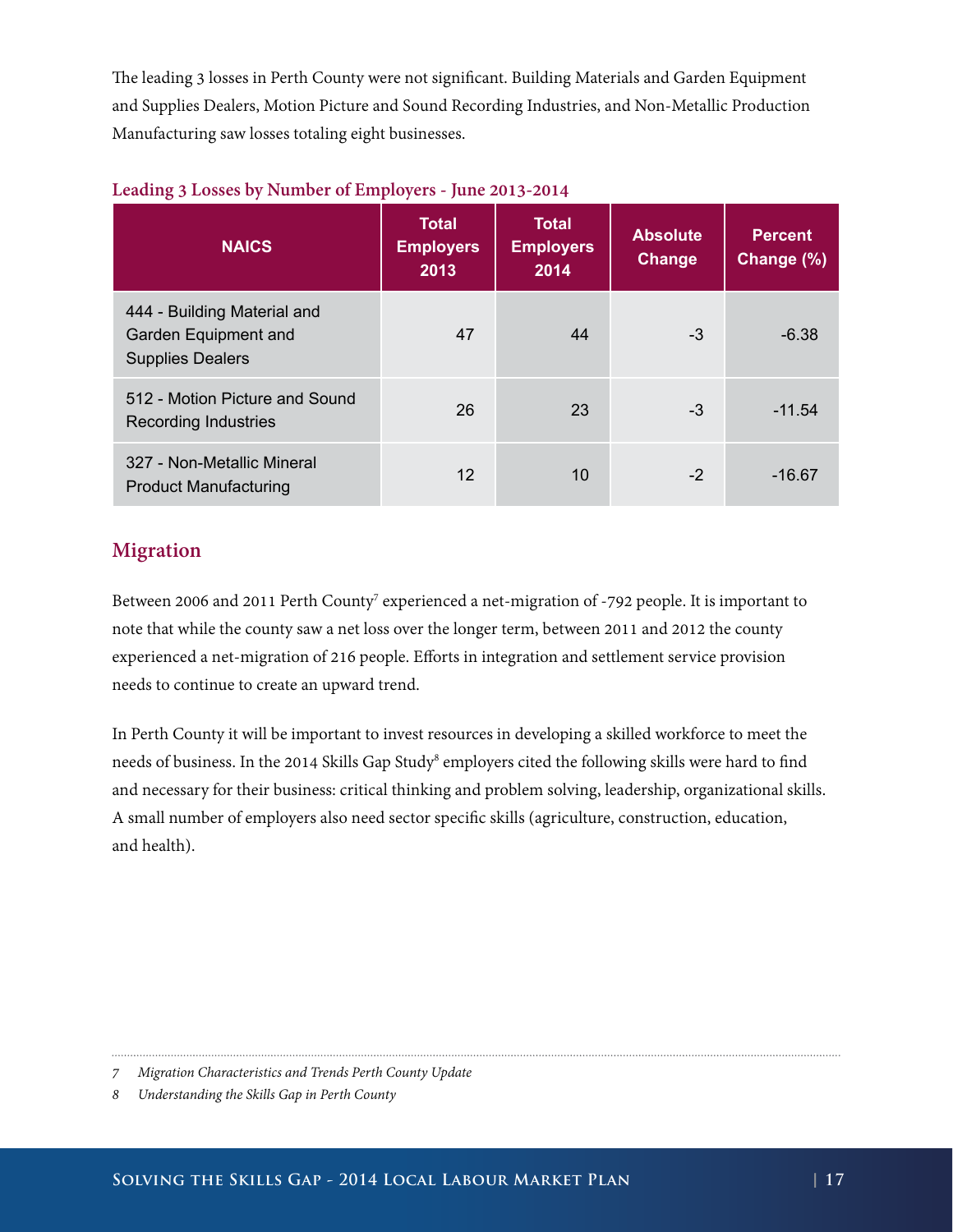### <span id="page-18-0"></span>**Labour Market Conditions**

By reviewing the economic structure of the region we can see where the occupations exist to help individuals in the region make good career and training decisions.

The top three occupation groups for the four county region are Sales and Service, Trades, Transport and Equipment Operators and Related, and Business, Finance and Administrative Occupations respectively. We see a five year trend of growth and decline among the top three occupation groups which creates a somewhat volatile labour market that can cause confusion when choosing a career. It is important for the current workforce to continue to develop skills that allow for transitions across occupational groups to remain current in the future.

|                                                                              | 2009  | 2010  | 2011  | 2012  | 2013  |
|------------------------------------------------------------------------------|-------|-------|-------|-------|-------|
| <b>Total employed, all occupations</b>                                       | 146.3 | 149.4 | 157.7 | 152.6 | 150.2 |
| Sales and service occupations                                                | 36.2  | 35.9  | 37.2  | 33.0  | 30.8  |
| Trades, transport and equipment<br>operators and related occupations         | 27.7  | 31.0  | 29.6  | 29.1  | 28.0  |
| Business, finance and administrative<br>occupations                          | 19.1  | 16.3  | 19.6  | 22.4  | 21.3  |
| Occupations unique to primary industry                                       | 15.2  | 16.6  | 17.2  | 15.5  | 16.6  |
| Occupations unique to processing,<br>manufacturing and utilities             | 12.5  | 11.5  | 14.1  | 13.9  | 13.5  |
| <b>Health occupations</b>                                                    | 9.8   | 10.5  | 9.4   | 10.7  | 11.9  |
| Occupations in social science, education,<br>government service and religion | 7.9   | 8.1   | 10.6  | 9.2   | 10.8  |
| Management occupations                                                       | 11.0  | 10.9  | 10.7  | 10.2  | 10.6  |
| Natural and applied sciences and related<br>occupations                      | 4.9   | 6.0   | 5.3   | 5.7   | 3.7   |
| Occupations in art, culture, recreation and<br>sport                         | 1.9   | 2.6   | 3.7   | 3.0   | 2.9   |

#### **National Occupational Classification for Statistics (NOC-S)**

Source: Labour Force Survey CANSIM 0063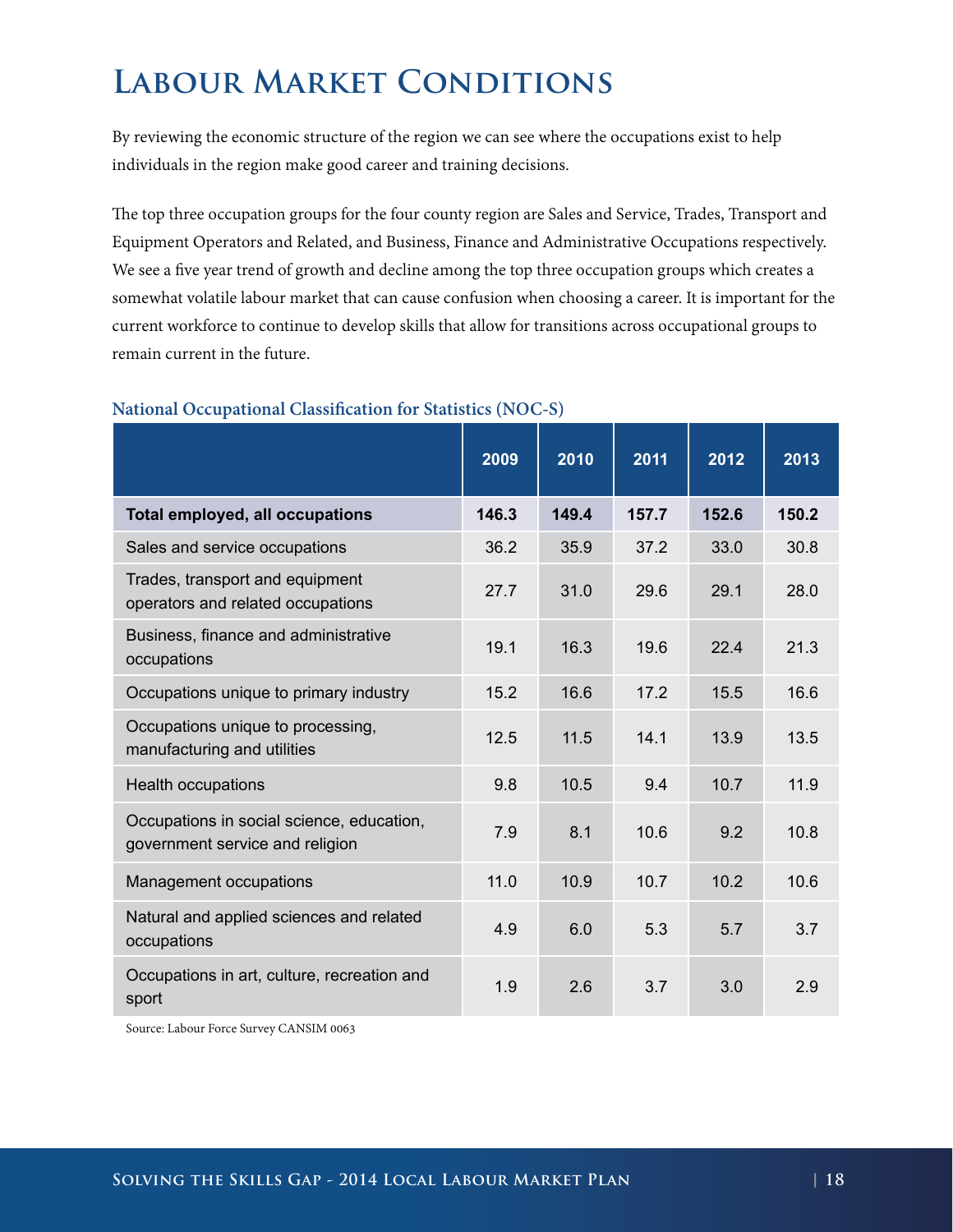In Bruce, Grey, Huron and Perth counties the Goods-producing sector accounts for 37 percent of employment hosting 55,600 jobs in 2013. The Services-producing sector makes up the majority with 63 percent hosting 94,500 jobs in 2013.

Manufacturing and Agriculture offers the highest employment in the goods-producing sector with over 36,000 jobs. These two sectors appear to be relatively stable for most of the five year period reviewed. Trade and Health care and social assistance offers the highest employment in the services-producing sector with over 38,000 jobs. Over the five year timeframe employment in the Trade Sector has seen a decline and Heath care and social assistance appeared to be a little more volatile in its employment stability ending in 2013 at relatively the same levels as 2009.

| <b>North American Industry</b><br><b>Classification System (NAICS)</b> | 2009  | 2010  | 2011  | 2012  | 2013  |
|------------------------------------------------------------------------|-------|-------|-------|-------|-------|
| Total employed, all industries (x1000)                                 | 146.3 | 149.4 | 157.7 | 152.6 | 150.2 |
| <b>Goods-producing sector</b>                                          | 55.5  | 57.6  | 57.7  | 55.8  | 55.6  |
| Agriculture                                                            | 13.5  | 15.5  | 15.8  | 13.9  | 15.2  |
| Forestry, fishing, mining, quarrying,<br>oil and gas                   | 2.0   |       |       |       | 1.5   |
| <b>Utilities</b>                                                       | 6.6   | 7.4   | 3.9   | 4.1   | 5.4   |
| Construction                                                           | 11.1  | 14.2  | 14.9  | 14.0  | 12.1  |
| Manufacturing                                                          | 22.3  | 19.5  | 22.6  | 23.0  | 21.4  |
| <b>Services-producing sector</b>                                       | 90.8  | 91.9  | 100.0 | 96.8  | 94.5  |
| Trade                                                                  | 22.5  | 23.9  | 24.7  | 20.7  | 20.2  |
| Transportation and warehousing                                         | 5.7   | 6.3   | 6.7   | 6.6   | 5.3   |
| Finance, insurance, real estate<br>and leasing                         | 5.5   | 5.4   | 6.3   | 6.6   | 6.0   |
| Professional, scientific and<br>technical services                     | 4.0   | 4.5   | 7.2   | 7.7   | 5.2   |
| Business, building and other<br>support services                       | 3.9   | 4.9   | 4.9   | 5.2   | 6.0   |
| <b>Educational services</b>                                            | 5.2   | 5.7   | 8.3   | 7.3   | 8.8   |
| Health care and social assistance                                      | 18.4  | 17.7  | 17.7  | 19.9  | 18.0  |
| Information, culture and recreation                                    | 3.6   | 4.4   | 4.4   | 4.7   | 5.5   |
| Accommodation and food services                                        | 11.2  | 8.8   | 8.6   | 8.8   | 7.7   |
| Other services                                                         | 6.4   | 6.3   | 7.1   | 5.4   | 8.4   |
| Public administration                                                  | 4.5   | 3.9   | 4.1   | 3.9   | 3.3   |

#### **Employment by Sector – Stratford-Bruce Peninsula (Economic Region 580)**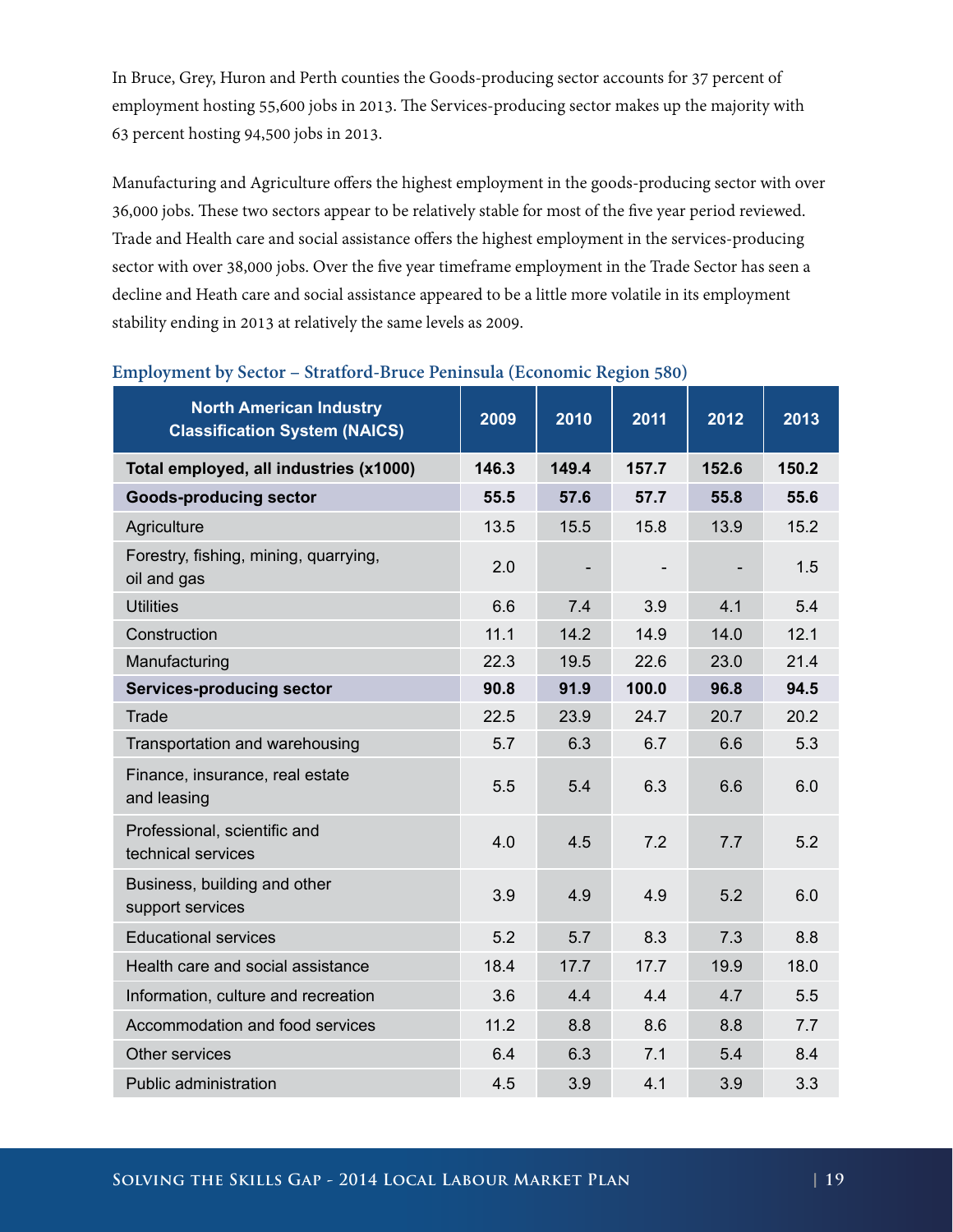#### <span id="page-20-0"></span>**Labour Force Status by Field of Study**

In Canada, education is seen as the most desirable route to earning a decent living and to enhancing personal growth and happiness. Educated people not only earn higher incomes but also contribute disproportionally to business innovation, productivity and national economic performance. There is a strong and direct relationship between investments in education, educational attainment and economic growth.<sup>9</sup>

Based on the above quote from the Conference Board of Canada's report on education it is important to review our community's ability to earn higher incomes through education. As we explore the Bruce, Grey, Huron and Perth counties labour market we see that it consists of 48 percent of people with no postsecondary, certificate, diploma or degree. This would mean we need to lower the number of people with no postsecondary training to allow them to fill the needs of the local economy.

For the Four County region we cross-referenced residents' field of study and the unemployment rates. Personal, protective and transportation services was highest with a 5.4 percent unemployment rate followed closely by no postsecondary certificate, diploma or degree and Architecture, engineering and related technologies both at 4.2 percent.

Social and behavioural sciences and law and Health and related field are the two lowest unemployment rate fields of study 1.1 percent and 1.2 percent respectively. This means that almost everyone in the field is working. Assumptions can be made that the lower unemployment rates means there is demand and therefore a good place to look for career options.

*<sup>9</sup> http://www.conferenceboard.ca/hcp/details/education.aspx*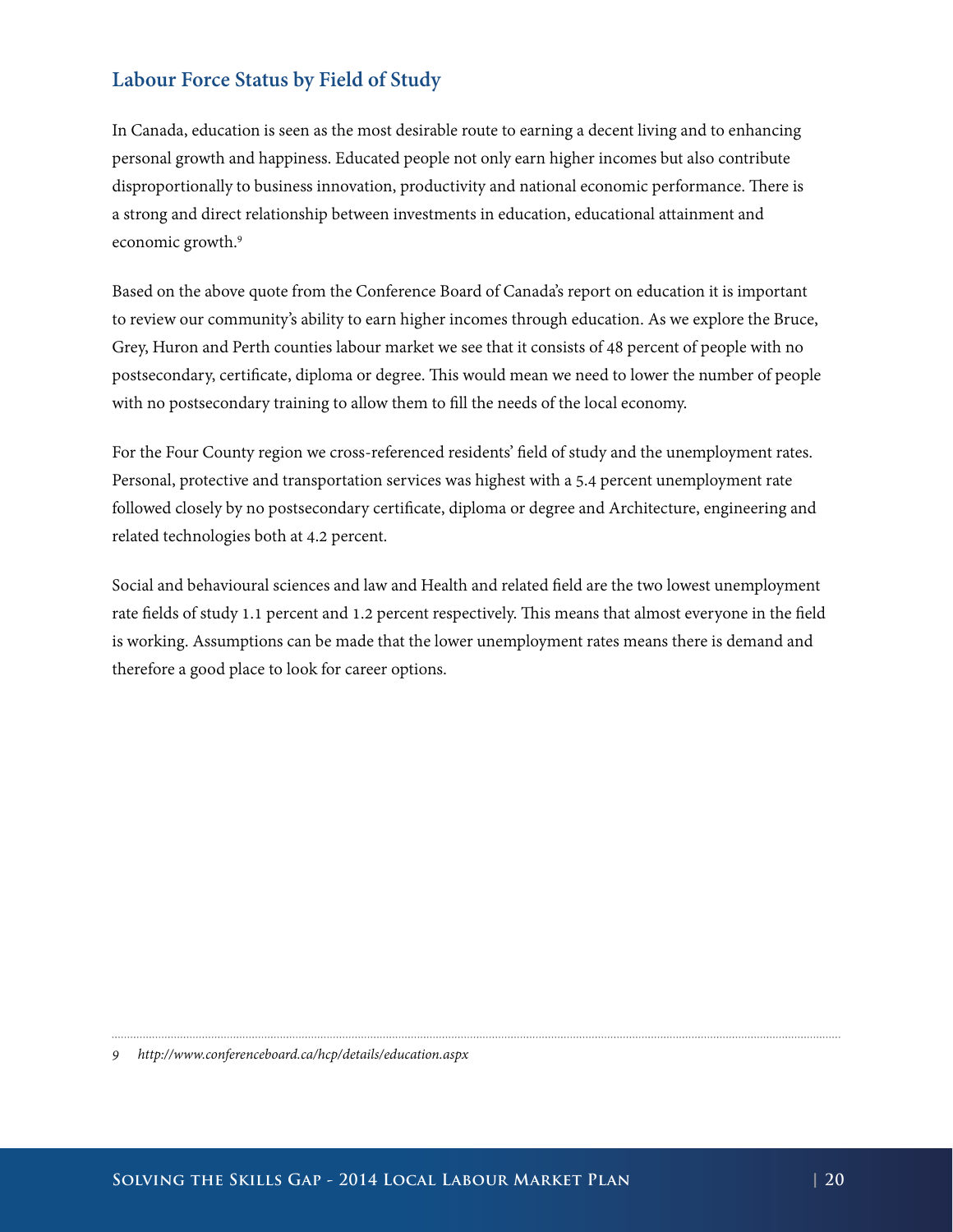| <b>Field of Study</b><br><b>Place of</b><br><b>Residence</b>                          | In the<br>labour<br>force | <b>Employed</b> | Unem-<br>ployed  | Participa-<br>tion rate<br>$\frac{9}{6}$ | <b>Employ-</b><br>ment<br>rate % | Unem-<br>ployment<br>rate% |
|---------------------------------------------------------------------------------------|---------------------------|-----------------|------------------|------------------------------------------|----------------------------------|----------------------------|
| No postsecondary<br>certificate, diploma<br>or degree                                 | 17,455                    | 16,725          | 730              | 83.3                                     | 79.8                             | 4.2                        |
| Architecture,<br>engineering, and<br>related technologies                             | 6,090                     | 5,835           | 255              | 92.7                                     | 88.8                             | 4.2                        |
| Business,<br>management and<br>public administration                                  | 3,845                     | 3,745           | 100              | 91.2                                     | 88.8                             | 2.6                        |
| Health and related<br>fields                                                          | 3,825                     | 3,780           | 45               | 91.8                                     | 90.8                             | 1.2                        |
| Social and<br>behavioural sciences<br>and law                                         | 1,740                     | 1,725           | 20               | 88.5                                     | 87.8                             | 1.1                        |
| Personal, protective<br>and transportation<br>services                                | 1,585                     | 1,500           | 85               | 86.1                                     | 81.5                             | 5.4                        |
| Education                                                                             | 1,290                     | 1,260           | 25               | 94.9                                     | 92.6                             | 1.9                        |
| <b>Humanities</b>                                                                     | 755                       | 745             | $\mathbf 0$      | 84.8                                     | 83.7                             | $\mathbf 0$                |
| Visual and performing<br>arts, and communica-<br>tions technologies                   | 745                       | 720             | 30               | 89.8                                     | 86.7                             | 4.0                        |
| Mathematics,<br>computer and<br>information sciences                                  | 560                       | 555             | 15               | 83.0                                     | 82.2                             | 2.7                        |
| Physical and life<br>sciences and<br>technologies                                     | 380                       | 355             | 20               | 86.4                                     | 80.7                             | 5.3                        |
| Other                                                                                 | 20                        | 20              | $\boldsymbol{0}$ | 100.0                                    | 100.0                            | $\mathbf 0$                |
| Total - Major field of study - Classification of Instructional Programs<br>(CIP) 2011 |                           |                 |                  |                                          | 45,440                           |                            |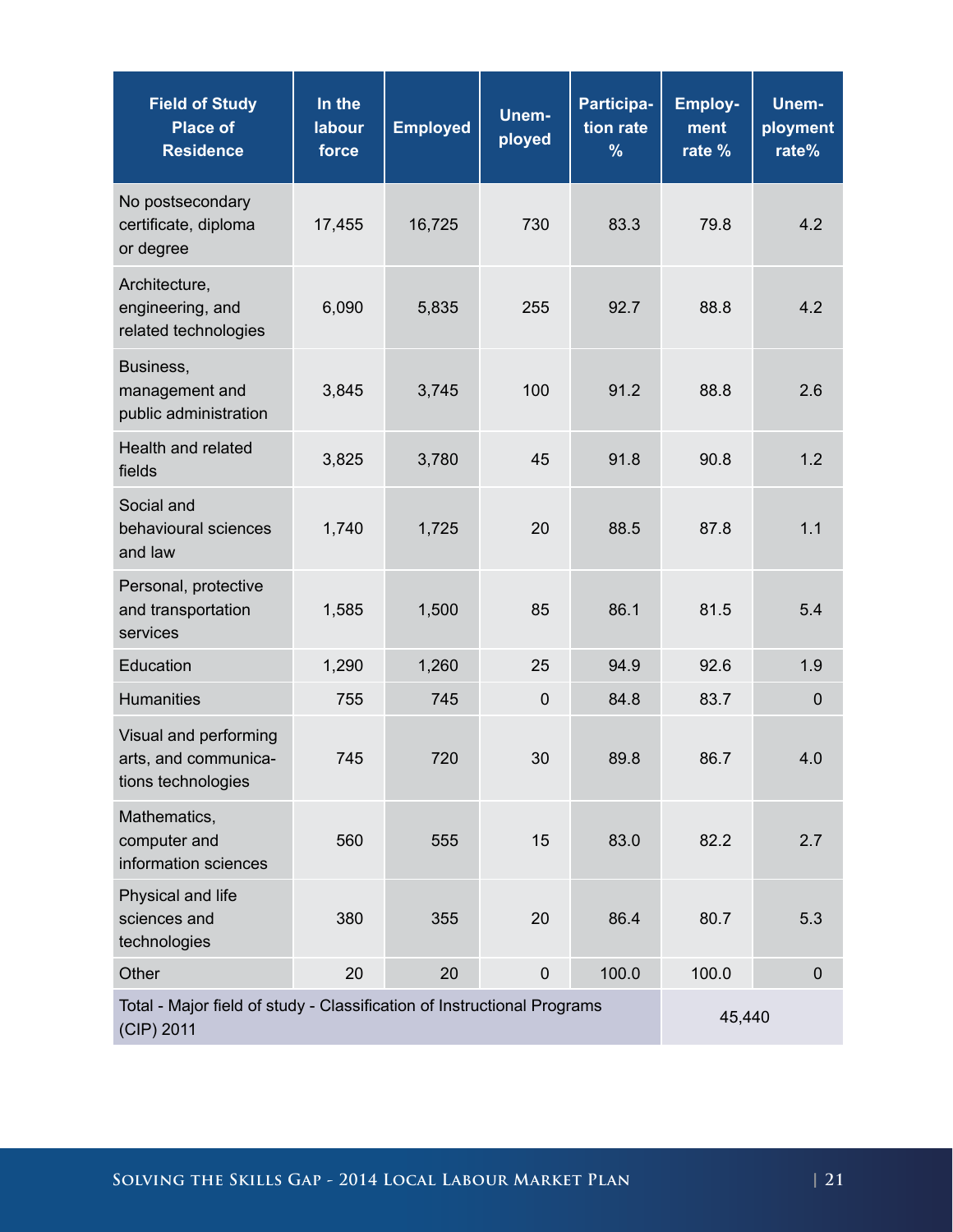Fields of study was also reviewed at the unemployment rate (%) level to test the engagement within the labour market by age categories. The highest unemployment rate was in the 20 to 24 aged cohort among the Visual and performing arts, and communications technologies graduates at 24.4 percent. This was followed closely at 20.4 percent of graduates of Humanities within the same age cohort. Overall, the highest unemployment rates were evident within the 20 to 24 year olds highlighting the youth unemployment issue within the local economy. This could also be fuelling the youth out-migration from the four county region.

| <b>Major Field of Study</b>                                    | 20 to 24    | 25 to 34       | 35 to 44       | 45 to 54       | 55 to 64    |
|----------------------------------------------------------------|-------------|----------------|----------------|----------------|-------------|
| Agriculture, natural resources<br>and conservation             | 16.2        | 6.3            | 3.6            | 4.2            | 1.6         |
| Architecture, engineering,<br>and related technologies         | 9.4         | 4.4            | 4.2            | 4.2            | 4.2         |
| Business, management and<br>public administration              | 8.5         | 4.3            | 2.5            | 2.6            | 3.6         |
| Education                                                      | 14.3        | 3.4            | 0.7            | 1.9            | 3.8         |
| Health and related fields                                      | 8.7         | 4.0            | 3.2            | 1.2            | 3.2         |
| <b>Humanities</b>                                              | 20.4        | 8.9            | 4.2            | $\mathbf 0$    | 1.2         |
| Mathematics, computer and<br>information sciences              | $\mathbf 0$ | $\overline{0}$ | 3.7            | 2.7            | 15.5        |
| No postsecondary certificate,<br>diploma or degree             | 18.4        | 9.6            | 5.1            | 4.2            | 6.0         |
| Other                                                          | $\mathbf 0$ | $\overline{0}$ | $\mathbf 0$    | $\overline{0}$ | $\mathbf 0$ |
| Personal, protective and<br>transportation services            | 10.1        | 6.5            | 4.1            | 5.4            | 7.7         |
| Physical and life sciences and<br>technologies                 | 19.4        | 4.9            | $\overline{0}$ | 5.3            | 2.4         |
| Social and behavioural sciences<br>and law                     | 14.9        | 7.8            | 6.2            | 1.1            | 4.9         |
| Visual and performing arts, and<br>communications technologies | 24.4        | 4.1            | 3.0            | 4.0            | 5.6         |

#### **Unemployment Rate %**

It is imperative that we create messaging around the importance of having postsecondary training. We must also create and share tools on how to make educational attainment choices that connect to the economy. By helping residents enhance personal growth to be gainfully employed we will build a vibrant and healthy economy.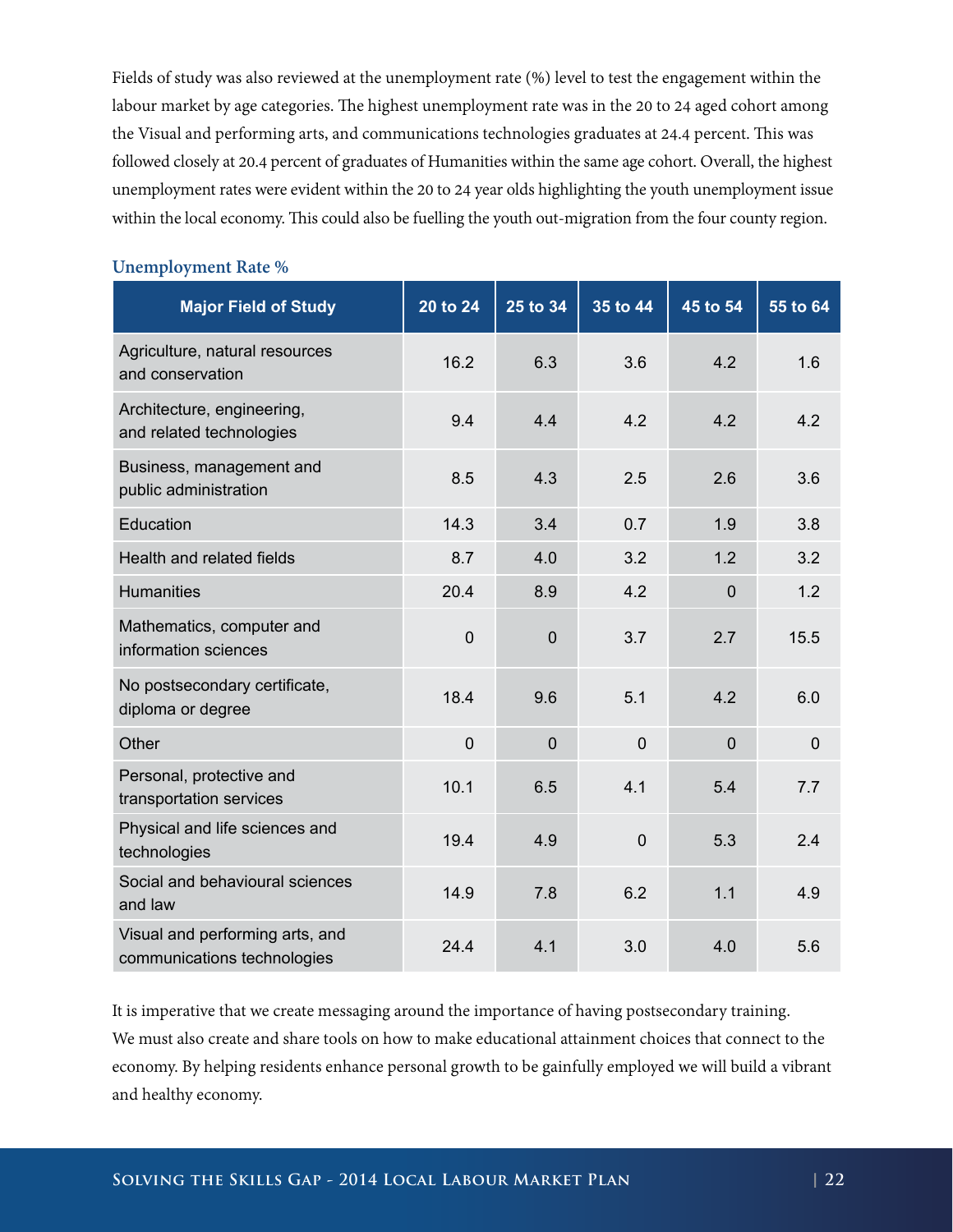### <span id="page-23-0"></span>**Action Plan Update**

#### **Partnership Update**

| <b>EMPLOYER ONE SURVEY</b>                                                                                     |                                                                                                                                                                                                                                    |  |  |  |
|----------------------------------------------------------------------------------------------------------------|------------------------------------------------------------------------------------------------------------------------------------------------------------------------------------------------------------------------------------|--|--|--|
| Goals                                                                                                          | <b>Activities</b>                                                                                                                                                                                                                  |  |  |  |
| • 600 surveys completed by<br>employers from across the<br>Stratford-Bruce Peninsula<br><b>Economic Region</b> | . Identify potential partners in the business community -<br><b>Completed and continue to connect</b><br>• Create and/or expand the partnership for the Employer                                                                   |  |  |  |
| • 15 partners signing the<br>Memorandum of Understanding                                                       | One Survey - set a target for the January 2015 survey<br>- Target set at 600 employer surveys - marketing is<br>being developed for the Western Region                                                                             |  |  |  |
| • Distribute electronic survey<br>results report through partner<br>network                                    | • Sign memorandum of understanding with all project<br>partners - MOU signed with University of Guelph for<br>analysis of the Regional data. MOUs to be<br>negotiated with local partners                                          |  |  |  |
| • 10 articles/stories in local<br>media and social media                                                       | • Promote the survey tool and concept of the survey at<br>business and community events - Promotion<br>continues at every community meeting.<br>#EmployerOne has been created to use on<br>social media across the Western Region. |  |  |  |
| Lead Staff: Kay Uitvlugt                                                                                       | • Partners who sign MOU will have access to the raw data<br>to use for their region.                                                                                                                                               |  |  |  |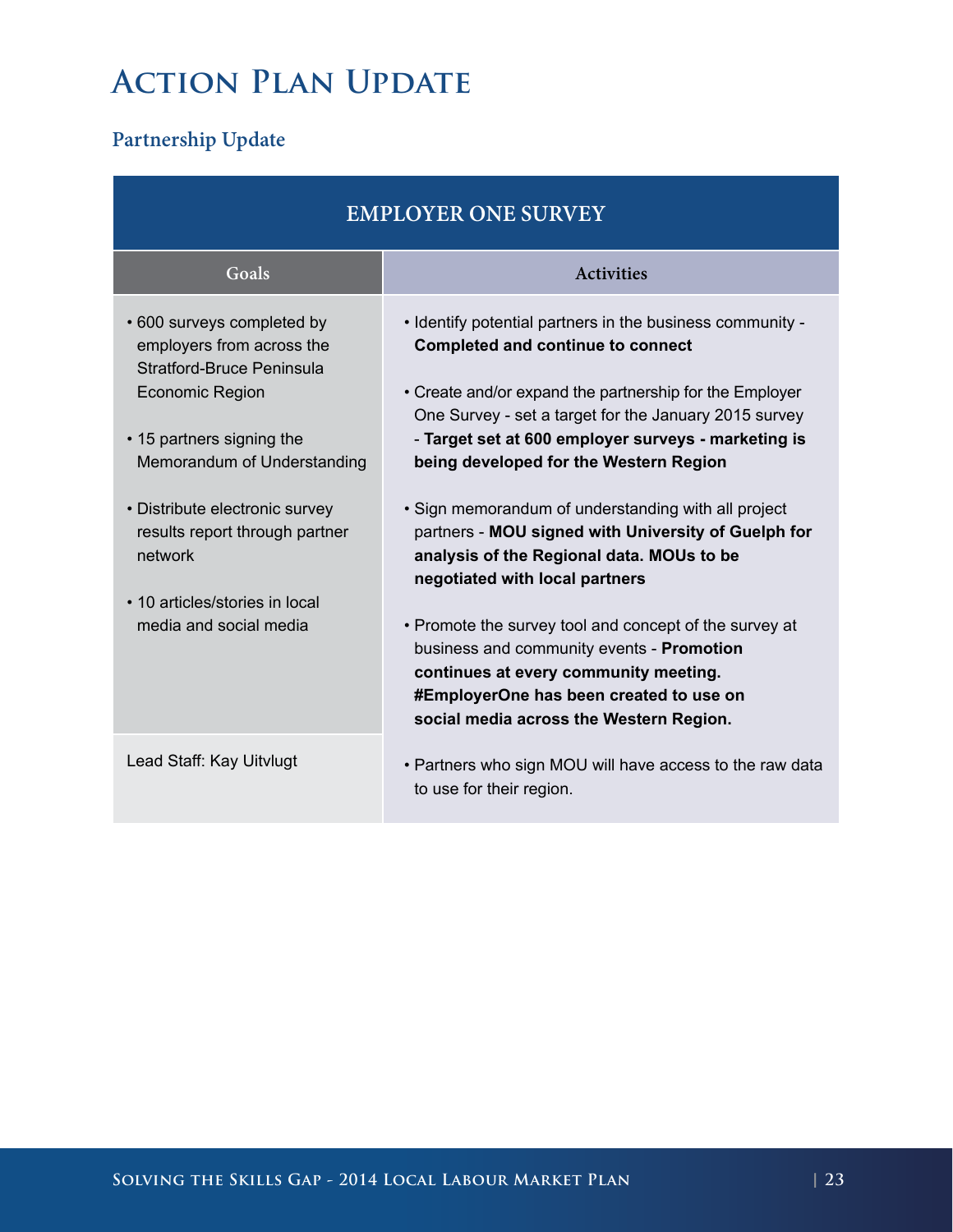### **MEDLINCS – ABORIGINAL**

| Goals                                                          | <b>Activities</b>                                                                                     |
|----------------------------------------------------------------|-------------------------------------------------------------------------------------------------------|
| • 12-15 students participate in<br>this focused week-long camp | • Organize Steering Committee - Completed                                                             |
| • 15 healthcare professional                                   | • Secure location - Completed                                                                         |
| provide job shadow experience<br>for students                  | • Plan Mock Disaster - Not required - other suitable<br>programming developed for Aboriginal students |
| • More interested to enter the<br>sector by Aboriginal youth   | . Develop week schedule with Medical Students -<br><b>Completed</b>                                   |
|                                                                | This project is completed and in the final wrap-up                                                    |
| Lead Staff: Kay Uitvlugt                                       | and hand-off phase.                                                                                   |

| <b>EMPLOYER WORKSHOP SERIES</b>                                       |                                                                                                   |  |  |  |
|-----------------------------------------------------------------------|---------------------------------------------------------------------------------------------------|--|--|--|
| Goals                                                                 | <b>Activities</b>                                                                                 |  |  |  |
| • 3 workshop series on key topics<br>identified by the employer group | • Determine key topics - Completed with input from<br>steering committee and surveys to employers |  |  |  |
| • 25 businesses participating in<br>each workshop                     | • Plan dates for series - <b>Completed</b>                                                        |  |  |  |
|                                                                       | September 17, 24 and November 5 for final Keynote<br>and workshop day                             |  |  |  |
| Lead Staff: Marg Wettlaufer                                           |                                                                                                   |  |  |  |

#### **Solving the Skills Gap - 2014 Local Labour Market Plan | 24**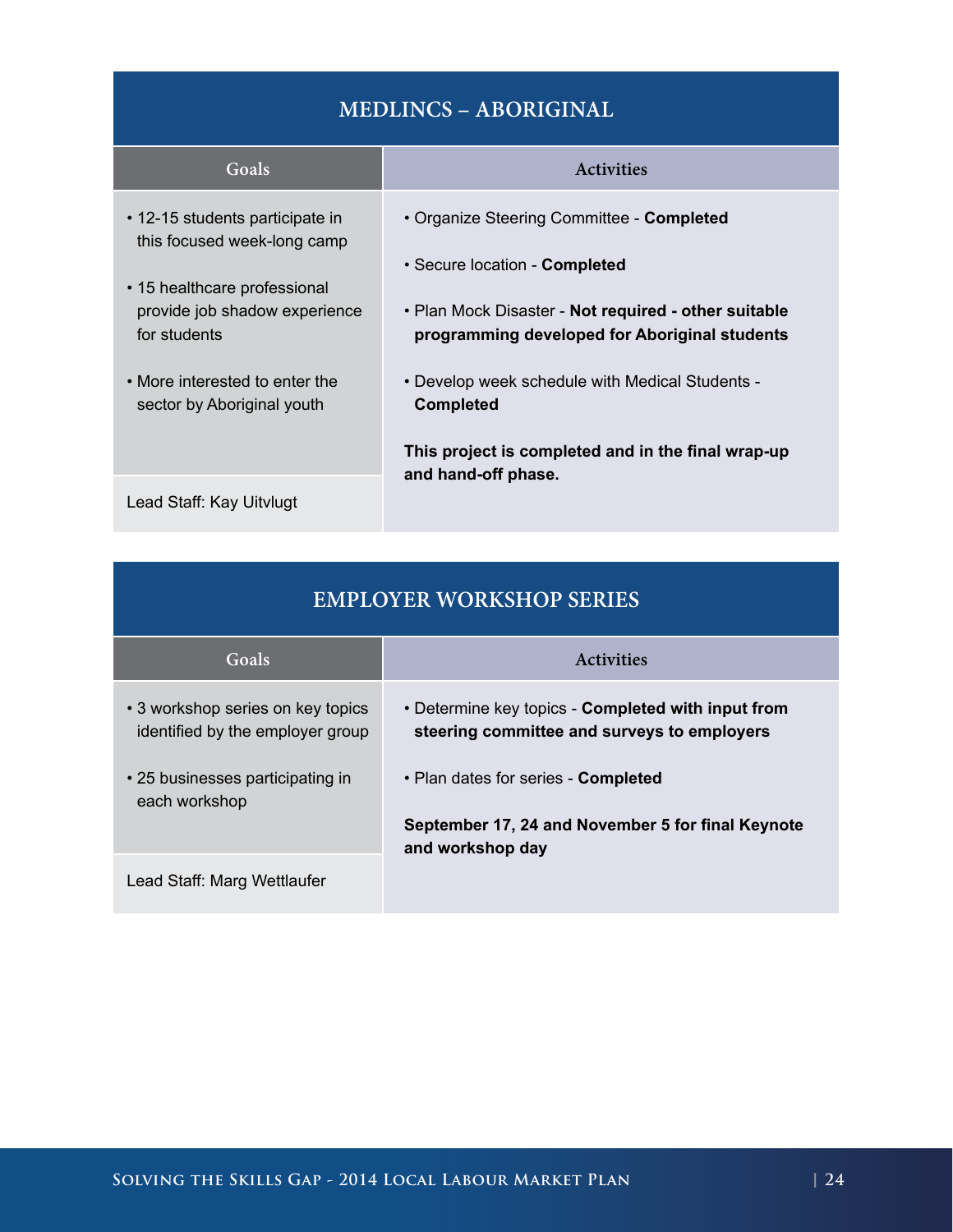#### **AGRICULTURE CAREER DAY**

• Host a local career fair to highlight the career opportunities and pathways to 100 high school students in Perth County. The Agriculture Sector is a recognized leader for job opportunities in Perth County.

#### **Goals Activities**

• Form Steering Committee - **Completed and information shared as to what should be done**

 As this event was being planned information came up about an event with over 700 Agriculture Businesses and Support Businesses being hosted in Woodstock in September 2014. Connections were made with OAEF and a strategic partnership was formed. Seven schools were invited to participate and five with over 140 students attended.

- Communicate with the schools regarding the event **Completed**
- Plan format of the day - **Completed Students had a special tent activity, tours were conducted with a culminating debrief session. Special activities were negotiated for students attending from our region.**

Lead Staff: Marg Wettlaufer

| <b>SKILLS OPPORTUNITIES SHOWCASE</b>                                   |                                                                                                                                                                                                                                                                                                                                                                                                               |  |  |  |
|------------------------------------------------------------------------|---------------------------------------------------------------------------------------------------------------------------------------------------------------------------------------------------------------------------------------------------------------------------------------------------------------------------------------------------------------------------------------------------------------|--|--|--|
| Goals                                                                  | <b>Activities</b>                                                                                                                                                                                                                                                                                                                                                                                             |  |  |  |
| • Take Career and Industry infor-<br>mation out to the general public. | • Strategic alliances with local services are being made.<br>Debbie is in negotiations to see if we can utilize the<br>trailer and the technology (internet connection, computer<br>lab, etc.) to connect people with training where there<br>might otherwise be barriers e.g. transportation,<br>no access to internet etc.<br>• New materials are being developed using augmented<br>interactive platforms. |  |  |  |
| Lead Staff: Debbie Davidson                                            | • New devices are being used to help participants<br>interact with the information in a real-time basis.                                                                                                                                                                                                                                                                                                      |  |  |  |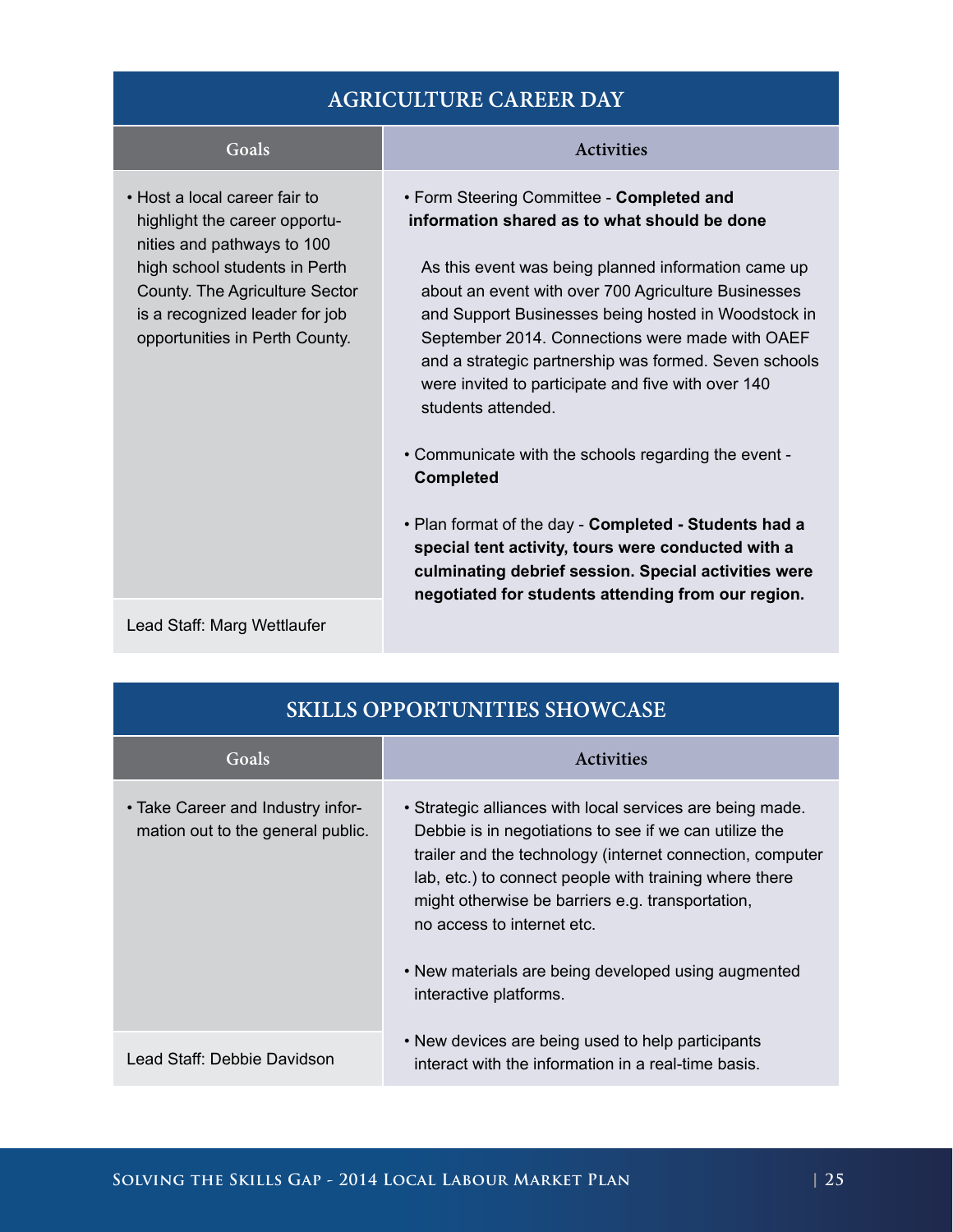### <span id="page-26-0"></span>**Long Range Action Items**

At the 2014 Workforce Summit held in Wingham, ON participants engaged five leaders in presentations and discussion around the skills gaps and challenges that exist within their sector. Following presentations, the group was given the task of prioritizing their top six recommendations of the 28 that were presented in the 2014 Skills Gap Study. Below are the proposed initiatives that could be implemented when solving the skills gap and face the challenges head on.

#### **Proposed Initiatives**

*It is recommended that employers become more engaged in providing workplace training opportunities including co-op, apprenticeships and job shadowing for the local labour force.*

| Goals <sup>'</sup>                                             | <b>Proposed Activities</b>                                                                                                                                                                                             |
|----------------------------------------------------------------|------------------------------------------------------------------------------------------------------------------------------------------------------------------------------------------------------------------------|
| <b>Workplace Training</b><br><b>Opportunities for Students</b> | • Develop an outreach program through Economic<br>Development that helps employers to become more<br>engaged with student "hands-on" training programs<br>• Hold a Workforce Summit day for guidance/co-op<br>teachers |

*It is recommended that community partners should use the findings of this study and others to develop a strategic plan for local recruitment and retention including promotions of the rural lifestyle and recreational amenities, and spousal support for dual income households new to the area.*

| Goals                                                                            | <b>Proposed Activities</b>                                                                                        |
|----------------------------------------------------------------------------------|-------------------------------------------------------------------------------------------------------------------|
| Create an integration process<br>to help newcomers and new<br>businesses succeed | • Develop Ambassador Role by sector – conduct tours,<br>orientation and integration for recruits                  |
|                                                                                  | • Develop Ambassador Role for After Care program once<br>businesses are recruited to orient them to the community |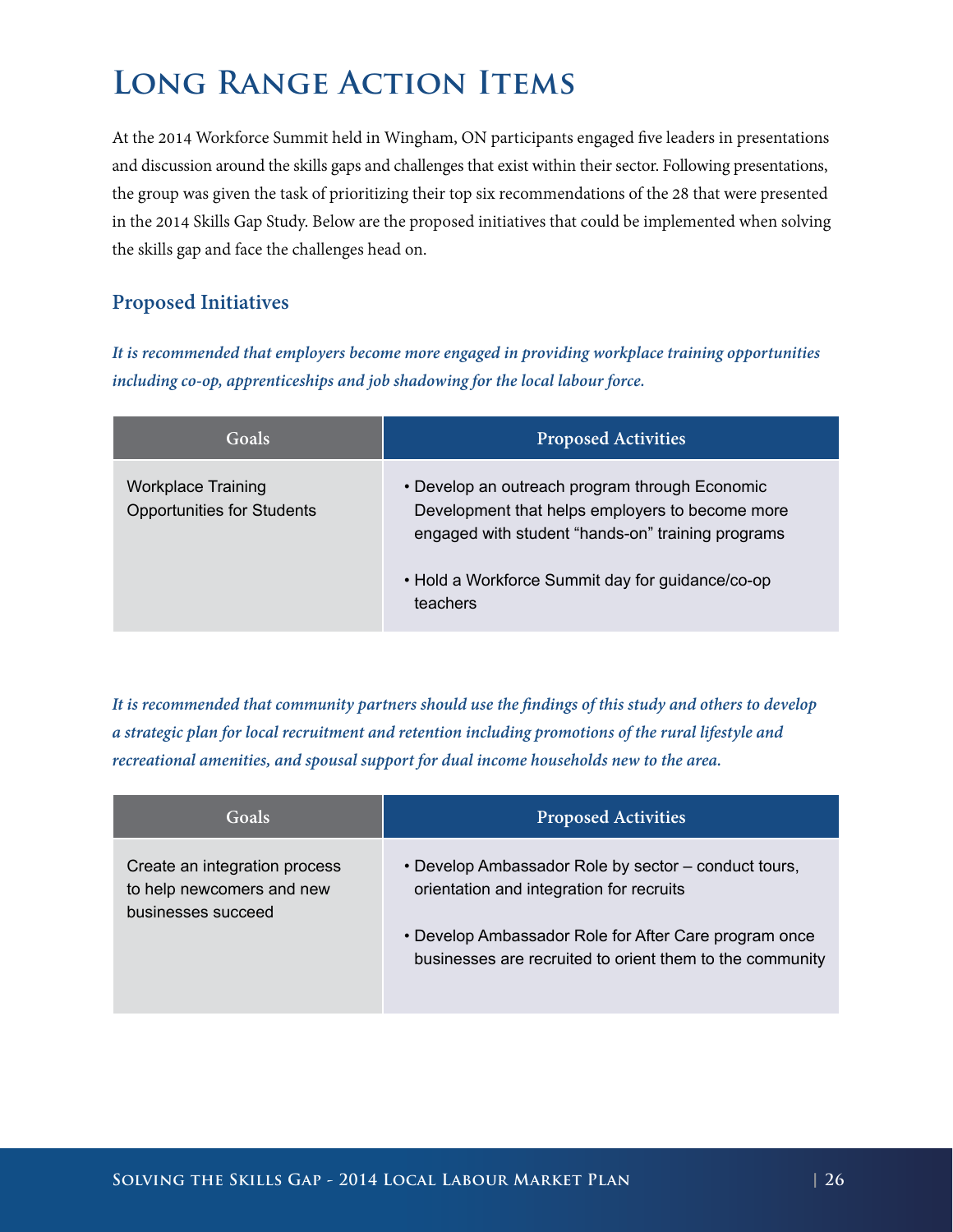*It is recommended that employment services partner work with schools to offer their expertise in job development and career coaching to guidance counsellors and Career Studies teachers.*

| Goals                                                                                      | <b>Proposed Activities</b>                                                                                                                                                                                                                                                                                                                                                                                                                                                          |
|--------------------------------------------------------------------------------------------|-------------------------------------------------------------------------------------------------------------------------------------------------------------------------------------------------------------------------------------------------------------------------------------------------------------------------------------------------------------------------------------------------------------------------------------------------------------------------------------|
| Ensuring the resident workforce<br>has the information they need to<br>make career choices | • Develop a strategic program that gets Local<br>Employment & Training specialists into the classroom.<br>• Run a program that takes youth through the process of<br>resume writing and mock interviews<br>• Deliver workshops on how to use Labour Market<br>Information to connection to career and training choices<br>• Run an Employment Services Event for Teachers<br>once per year<br>• Run Industry Day (s) to connect workforce and<br>residents with local opportunities |
|                                                                                            |                                                                                                                                                                                                                                                                                                                                                                                                                                                                                     |

*It is recommended that guidance counsellors work with employers and community partners to promote the diversity of education and job opportunities in the area to students, not just college or university career paths.*

| Goals                      | <b>Proposed Activities</b>                                                                                            |
|----------------------------|-----------------------------------------------------------------------------------------------------------------------|
| <b>Sector Round Tables</b> | • Develop sector round tables to discuss, develop,<br>and promote careers, sector changes and training<br>for success |
|                            | • Develop stronger connections between industry and<br>education                                                      |
|                            | • Increase mentorship opportunities for job seekers and<br>employers                                                  |
|                            | • Offer "hands-on" industry experience for job seekers                                                                |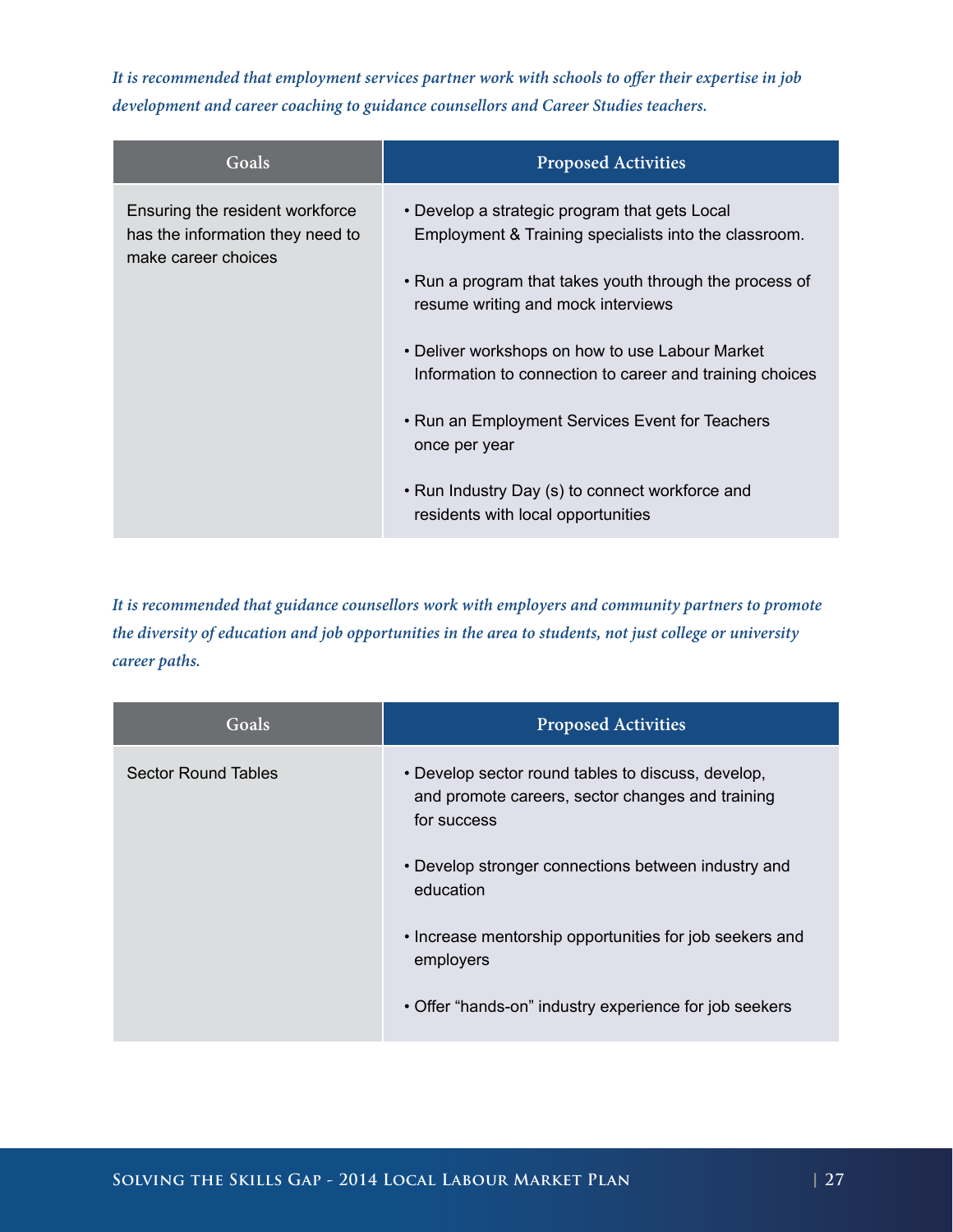*It is recommended that educators develop a stronger partnership with businesses to develop a career program that connect students with companies in the community.*

| Goals                                                     | <b>Proposed Activities</b>                                                                                                                                                                                                                                                                                                           |
|-----------------------------------------------------------|--------------------------------------------------------------------------------------------------------------------------------------------------------------------------------------------------------------------------------------------------------------------------------------------------------------------------------------|
| Youth more connected to the<br>current and future economy | • Regenerate the Employer Registry<br>• Promote and mentor youth for the Summer Company<br>Program<br>• School Board Trustee involved in Sector Round Tables/<br>Skills Gap Implementation work<br>• Develop more opportunities for young women to be<br>exposed to the Skilled Trades<br>• Connect youth to local service providers |

A more detailed plan of action will be developed and some of these actions will be led and co-led by the Planning Board in response to issues raised. It is important to talk about what needs to happen but of even more relevance is to implement initiatives that help solve the skills gap in the labour market.